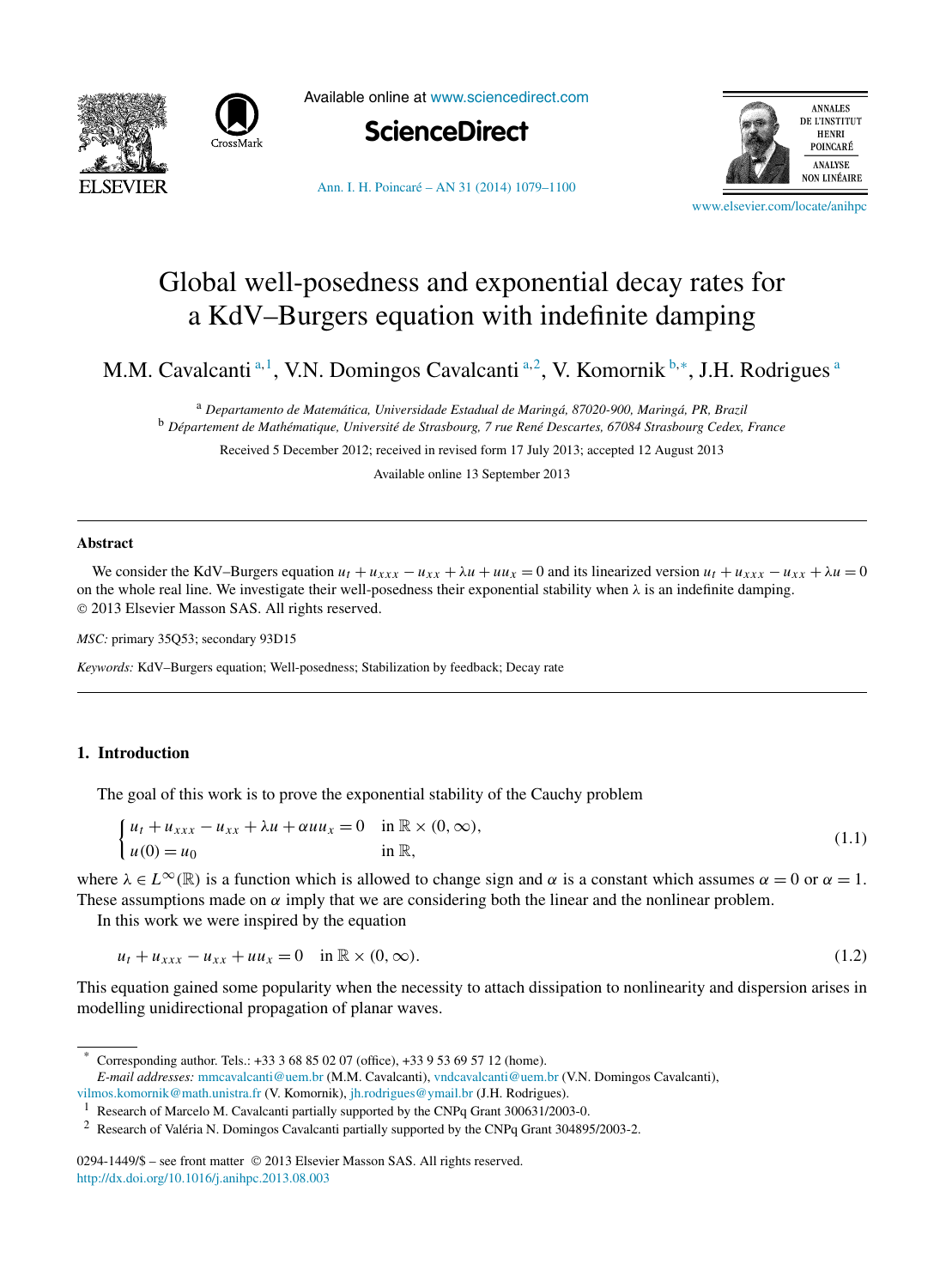<span id="page-1-0"></span>

Here  $u = u(x, t)$  is a real-valued function of two real variables x and t, which in applications corresponds to the distance in the direction of propagation and to passed time, respectively. The dependent variable may represent a displacement of the underlying medium or a velocity, for example. Eq. [\(1.2\)](#page-0-0) is referred to as Korteweg–de Vries–Burgers equation (KdVB equation) because it represents the union of the Korteweg–de Vries equation

$$
u_t + u_{xxx} + uu_x = 0 \tag{1.3}
$$

and the Burgers equation

$$
u_t - u_{xx} + uu_x = 0. \t\t(1.4)
$$

Solutions of [\(1.2\)](#page-0-0) should approach zero as *t* goes to infinity. A natural question which arises is about the rate at which  $||u(t)||$  approaches zero, where  $|| \cdot ||$  is some norm for real-valued functions of a real variable. In [\[1\]](#page-20-0) the authors prove that the solution of [\(1.2\)](#page-0-0) corresponding to the initial data  $u_0 \in L^1(\mathbb{R}) \cap H^2(\mathbb{R})$  satisfies the inequality

$$
\|u(\cdot,t)\|_{L^2(\mathbb{R})}\leqslant C t^{-\frac{1}{4}}
$$

for all  $t > 0$  with some positive constant *C*. Moreover, this estimate is optimal because  $\int_{\mathbb{R}} u_0(x) dx \neq 0$ .

The study of decay of the energy associated with dispersive nonlinear equations is very interesting and a considerable number of researchers have determined significant advances to the development of this subject. In [\[4\]](#page-20-0) the authors gave a new contribution with respect to the decay of the energy related to mild solutions for the damped Korteweg–de Vries (KdV) type equation given by

$$
u_t + bu_x + u_{xxx} + uu_x + a(x)u = 0,
$$
\n(1.5)

where  $u = u(x, t)$  is a real-valued function, *b* is a real constant and  $a = a(x)$  is a non-negative function. In this paper, they consider the initial value problem (IVP)

$$
\begin{cases} u_t + bu_x + u_{xxx} + uu_x + a(x)u = 0 & \text{in } \mathbb{R} \times (0, \infty), \\ u(x, 0) = u_0(x) & \text{for } x \in \mathbb{R}, \end{cases}
$$
 (1.6)

and the initial boundary value problem (IBVP)

$$
\begin{cases}\n u_t + bu_x + u_{xxx} + uu_x + a(x)u = 0 & \text{in } \mathbb{R} \times (0, \infty), \\
u(0, t) = 0 & \text{for } t \ge 0, \\
u(x, 0) = u_0(x) & \text{for } x \ge 0,\n\end{cases}
$$
\n(1.7)

where  $\mathbb{R}_+ = (0, \infty)$ .

In both cases, the non-negative function  $a(x)$  is responsible for the dissipative effect.

Eq. (1.5) is a generalization of the well-known KdV equation,

$$
u_t + bu_x + u_{xxx} + uu_x = 0. \t\t(1.8)
$$

In the case of the initial value problem related to (1.8), the value  $||u(\cdot, t)||_{L^2(\mathbb{R})}^2$  can be interpreted as the energy. It is obvious that for a smooth and decaying at infinity solution  $u(x, t)$  to (1.8), the energy is a constant of motion, that is

$$
\int_{\mathbb{R}} u^2(x,t) dx = \int_{\mathbb{R}} u_0^2(x) dx,
$$
\n(1.9)

so there is no decay of the energy as  $t \to \infty$ . On the other hand, if we consider  $a(x) \geq \alpha_0 > 0$ ,  $\forall x \in \mathbb{R}$ , then the solution to Eq. (1.6) satisfies

$$
\int_{\mathbb{R}} u^2(x,t) dx \leq e^{-2\alpha_0 t} \int_{\mathbb{R}} u_0^2(x) dx.
$$
\n(1.10)

The main goal of this article was to establish the decay of the energy in the cases when  $a(x) \neq 0$  but it is not assumed the existence of a positive constant  $\alpha_0$  such that  $a(x) \ge \alpha_0$ . It was the main novelty of this paper since in the previous results in the related literature, the function  $a(x)$  was considered strictly positive at  $\infty$ .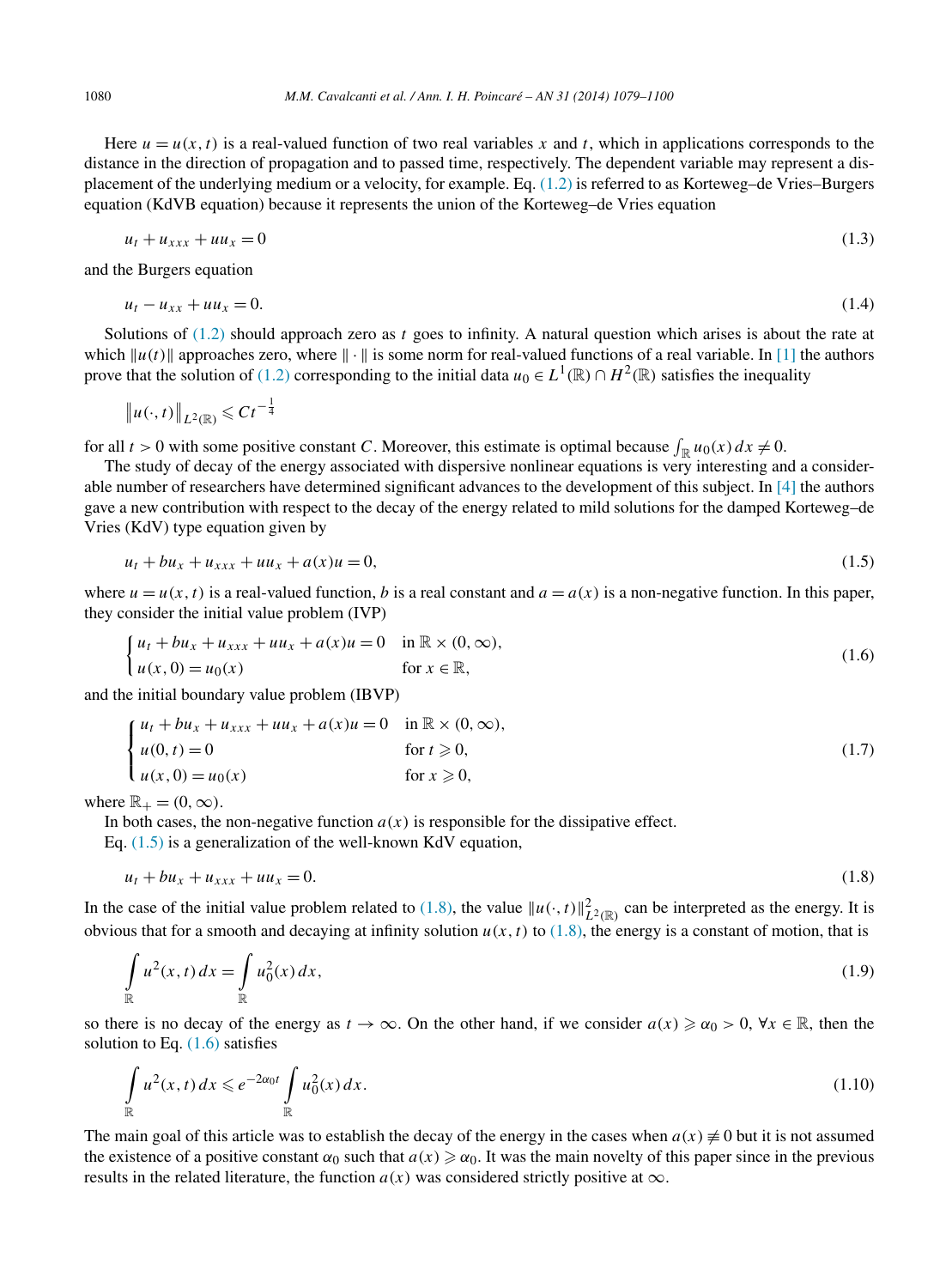<span id="page-2-0"></span>A first result on exponential decay of the energy for the IBVP [\(1.7\)](#page-1-0) considering a localized damping was established in [\[16\].](#page-21-0) In this paper  $a(x) \ge \alpha_0 > 0$  in  $(0, \delta) \cup (R, \infty)$  for some  $0 < \delta < R$ . In [\[19\]](#page-21-0) it was pointed out that the interval  $(0, \delta)$  can be dropped and it was proved the exponential decay of the energy in weighted spaces with exponential and power weights. The decay of spatial derivatives of solutions was also derived.

We remark that in [\[2\]](#page-20-0) for the non-homogeneous IBVP [\(1.7\),](#page-1-0) considering a constant damping  $a(x) = \alpha_0 > 0$  and small but not decaying boundary data, the exponential decay at the  $H^k$ -level for  $k = 1, 3$  or 4 is obtained (without restrictions on the size of initial data).

Taking into account the KdV equation posed on a finite interval with localized damping, the exponential decay of the energy was established in [\[17\]](#page-21-0) and [\[18\].](#page-21-0) Considering KdV type equations with more general nonlinearities, these results were extended in [\[15\]](#page-21-0) and [\[22\]](#page-21-0) while periodic problems were studied in [\[10,11,14,24\].](#page-21-0) A good review regarding these topics is given in [\[23\].](#page-21-0)

Note that for small initial and boundary data, exponential decay of the energy is obtained for KdV equation posed on a finite interval, without any damping. In addition, the internal dissipation is responsible for the validity of such result even for small anti-damping (see [\[6,7,12,13,3\]\)](#page-21-0). In [\[8\]](#page-21-0) nontrivial stationary smooth solution to the KdV equation posed on a finite interval with zero boundary data is constructed.

In [\[9\]](#page-21-0) the solutions to problem  $(1.8)$  with initial boundary conditions as in  $(1.7)$  and small initial data are considered and, the pointwise decay as  $t \to \infty$  is established.

In spite of having many works dealing with the KdV equation in the existing literature, the same cannot be asserted to the KdV–Burgers equation. This lack of results becomes more evident when we are interested in the asymptotic behaviour of its solutions. In this context, we can cite the article [\[5\],](#page-20-0) where the author used global attractors theory in order to study the asymptotic behaviour at the  $H^2(\mathbb{R})$ -level of the semigroup associated to the generalized KdV–Burgers equation

$$
u_t + \left(\delta u_{xx} + g(u)\right)_x - \nu u_{xx} + \gamma u = f(x), \quad t > 0, \ x \in \mathbb{R},
$$

where  $\delta, \nu > 0$  and  $\gamma \geq 0$  are constants,  $f \in H^2(\mathbb{R})$ , and g is a Lipschitz function of class  $C^2(\mathbb{R})$ .

The solutions to the considered problems, regarded in the distributional sense, are called weak solutions. Weak solutions on a time interval  $(0, T)$  are called mild solutions if  $u(\cdot, t) \in C([0, T]; H^1(I))$  and  $uu_x + au \in L^2(0, T; L^2(I))$ , where either  $I = \mathbb{R}$  or  $I = \mathbb{R}_+$ . The main reason to select such a class of solutions from the set of weak solutions is that they can be regarded as solutions to the corresponding linear problems

$$
u_t + bu_x + u_{xxx} = f(x, t),
$$
\n(1.11)

where  $f \in L^2(0, T; L^2(I))$ .

This article is organized as follows. In Sections 2 and [3](#page-4-0) we investigate the well-posedness and stability of the corresponding linear problem. Sections [4,](#page-6-0) [5](#page-12-0) and [6](#page-14-0) are dedicated to the nonlinear problem. Under the effect of an indefinite damping mechanism, global well-posedness and exponential stability results are established.

#### **2. Well-posedness for the linear problem**

In this section we consider the following problem:

$$
\begin{cases}\n u_t + u_{xxx} - u_{xx} = 0 & \text{in } \mathbb{R} \times (0, \infty), \\
u(x, 0) = u_0(x) & \text{for } x \in \mathbb{R}.\n\end{cases}
$$
\n(2.1)

The next result ensures that this problem is well posed in  $L^2(\mathbb{R})$ .

**Proposition 2.1.** *The operator*  $A := -\partial_x^3 + \partial_x^2$  *defined on*  $D(A) := H^3(\mathbb{R})$  generates a semigroup in the Hilbert space  $H := L^2(\mathbb{R})$ *.*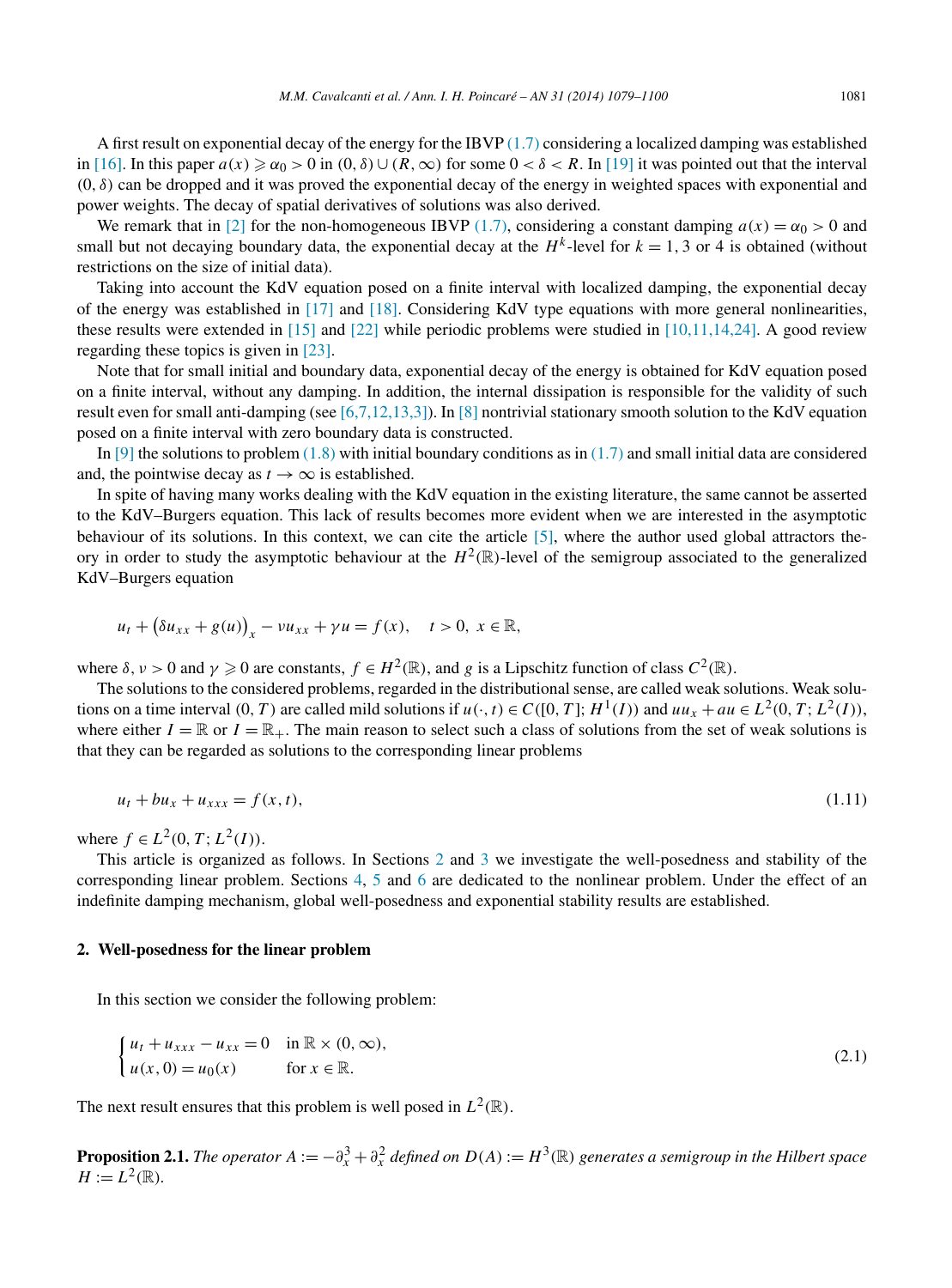<span id="page-3-0"></span>**Proof.** According to the Lumer–Phillips theorem it is sufficient to check that *A* is dissipative and that *I* − *A* is onto. The dissipativity follows by a direct computation: if  $u_0 \in H^3(\mathbb{R})$  is real-valued, then *u* is also real-valued and

$$
(Au, u)_H = \int_{-\infty}^{\infty} (-u_{xxx} + u_{xx})u \, dx
$$

$$
= \int_{-\infty}^{\infty} u_{xx}u_x - u_x^2 \, dx
$$

$$
= \frac{1}{2} \int_{-\infty}^{\infty} \frac{d}{dx} u_x^2 \, dx - \int_{-\infty}^{\infty} u_x^2 \, dx
$$

$$
= - \int_{-\infty}^{\infty} u_x^2 \, dx
$$

$$
\leq 0.
$$

Since  $\Re Av = A(\Re v)$  for all  $v \in H^3(\mathbb{R})$ , it follows that

$$
\Re(Au,u)_H = -\int_{-\infty}^{\infty} |u_x|^2 dx \leq 0
$$
\n(2.2)

for all  $u_0 \in H^3(\mathbb{R})$ .

It remains to show that for every  $f \in L^2(\mathbb{R})$  there exists  $u \in H^3(\mathbb{R})$  satisfying the equality

 $u - u_{xxx} + u_{xx} = f.$ 

Taking the Fourier transform it is equivalent to

$$
\hat{u}(\xi)(1 - (i\xi)^3 + (i\xi)^2) = \hat{f}(\xi)
$$

or to

$$
\hat{u}(\xi) = \frac{\hat{f}(\xi)}{1 - (i\xi)^3 + (i\xi)^2}.
$$
\n(2.3)

In the last step we have used the fact that the denominator

$$
h(\xi) := 1 - (i\xi)^3 + (i\xi)^2
$$

never vanishes. Since, moreover,  $h(\xi)$  is a continuous function satisfying  $|h(\xi)| \to \infty$  as  $|\xi| \to \infty$ ,  $1/h$  is bounded, and therefore the last equation has a unique solution  $\hat{u} \in L^2(\mathbb{R})$ .

Finally, since the function

$$
\frac{1+|\xi|+|\xi|^2+|\xi|^3}{|1-(i\xi)^3+(i\xi)^2|}
$$

tends to 1 as  $|\xi| \to \infty$  and hence it is bounded by some constant *M* on R, we conclude that

$$
\left| (i\xi)^j \hat{u}(\xi) \right| \leq M \left| \hat{f}(\xi) \right|, \quad j = 0, 1, 2, 3.
$$

Since  $\hat{f}$  ∈  $L^2(\mathbb{R})$ , this implies the regularity property  $u \in H^3(\mathbb{R})$ .  $\Box$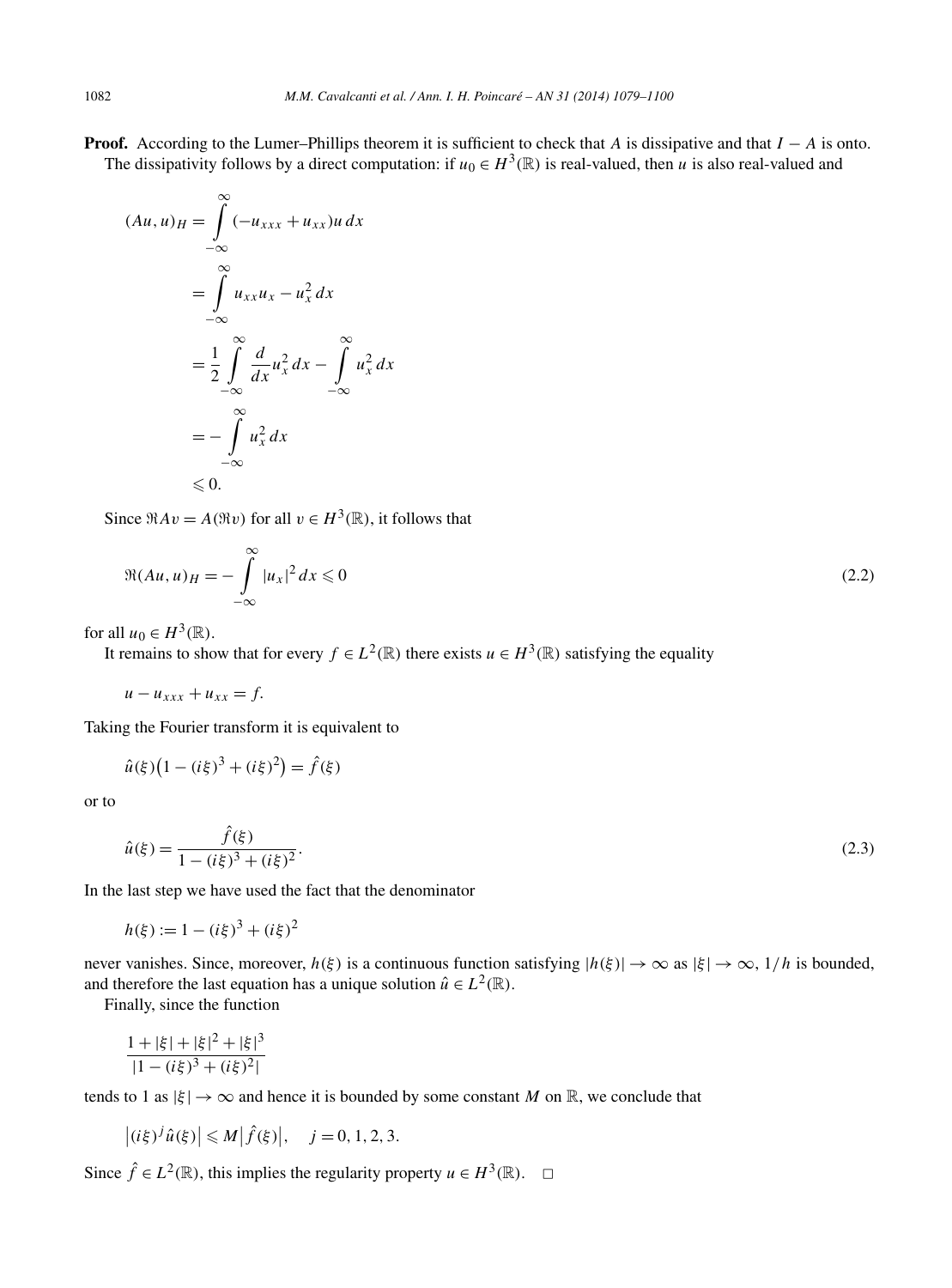#### <span id="page-4-0"></span>**3. Exponential decay rates for the linear problem**

The proof of the dissipativity in the preceding section shows that the strong solutions of  $(2.1)$  (for which  $u_0 \in H^3(\mathbb{R})$  satisfy the relation

$$
\frac{d}{dt} \int_{-\infty}^{\infty} |u(x,t)|^2 dx = -2 \int_{-\infty}^{\infty} |u_x(x,t)|^2 dx \le 0.
$$
\n(3.1)

This is, however, not sufficient for the exponential stability because the nonzero constant functions solve  $(2.1)$ .

In order to ensure the exponential stability of the KdV–Burgers equation in  $H := L^2(\mathbb{R})$ , we thus need some additional damping mechanism. Inspecting the proof of [Proposition 2.1,](#page-2-0) it is natural to consider the following modified problem:

$$
\begin{cases}\n u_t + u_{xxx} - u_{xx} + \lambda u = 0 & \text{in } \mathbb{R} \times (0, \infty), \\
u(x, 0) = u_0(x) & \text{for } x \in \mathbb{R},\n\end{cases}
$$
\n(3.2)

where  $\lambda$  is some given non-negative function.

**Proposition 3.1.** *If*  $\lambda \in L^{\infty}(\mathbb{R})$ *, then the operator*  $A_{\lambda}$  *defined by the formula*  $A_{\lambda}u := -u_{xxx} + u_{xx} - \lambda u$  *on*  $D(A_{\lambda}) :=$  $H^3(\mathbb{R})$  generates a semigroup in the Hilbert space  $H := L^2(\mathbb{R})$ *.* 

**Proof.** It suffices to observe that  $A_\lambda$  is a bounded perturbation of the operator *A* of [Proposition 2.1](#page-2-0) and therefore it is also the infinitesimal generator of a semigroup.  $\Box$ 

Next we prove the following

**Proposition 3.2.** If  $\lambda \in L^{\infty}(\mathbb{R})$  has a positive lower bound  $\lambda'$ , then the problem (3.2) is exponentially stable and its *solutions satisfy the decay estimates*

$$
\|u(t)\|_{L^{2}(\mathbb{R})} \leq e^{-\lambda' t} \|u_0\|_{L^{2}(\mathbb{R})} \quad \text{for all } t \geq 0.
$$
 (3.3)

**Proof.** If  $u_0 \in H^3(\mathbb{R})$ , then repeating the proof of [\(2.2\)](#page-3-0) and (3.1) with *A* replaced by  $A_\lambda$  we obtain that

$$
\frac{d}{dt} \int_{-\infty}^{\infty} |u|^2 dx = -2 \int_{-\infty}^{\infty} |u_x|^2 dx - 2 \int_{-\infty}^{\infty} \lambda |u|^2 dx
$$
  

$$
\leq -2\lambda' \int_{-\infty}^{\infty} |u|^2 dx
$$
 (3.4)

in  $(0, \infty)$ ; this yields  $(3.3)$ .

The estimate (3.3) remains valid for mild solutions, too. Indeed, for any given  $u_0 \in L^2(\mathbb{R})$  we may choose a sequence  $(u_{0,n}) \subset H^3(\mathbb{R})$ , converging to  $u_0$  in  $L^2(\mathbb{R})$ . Then the corresponding strong solutions  $u_n$  satisfy the estimates

$$
\|u_n(t)\|_{L^2(\mathbb{R})} \leq e^{-\lambda_0 t} \|u_{0,n}\|_{L^2(\mathbb{R})}
$$

for each *n* and  $t \ge 0$ . Letting  $n \to \infty$  this yields (3.3) because  $u_n(t) \to u(t)$  in  $L^2(\mathbb{R})$  for each fixed  $t \ge 0$ .  $\Box$ 

The preceding proposition ensures the exponential stability only for dampings which are effective on the whole real line. Our next result allows us to weaken this assumption. Set

$$
c_p := \left(1 - \frac{1}{2p}\right) \left(\frac{2}{p}\right)^{\frac{1}{2p-1}} \quad \text{for } 1 \leq p < \infty.
$$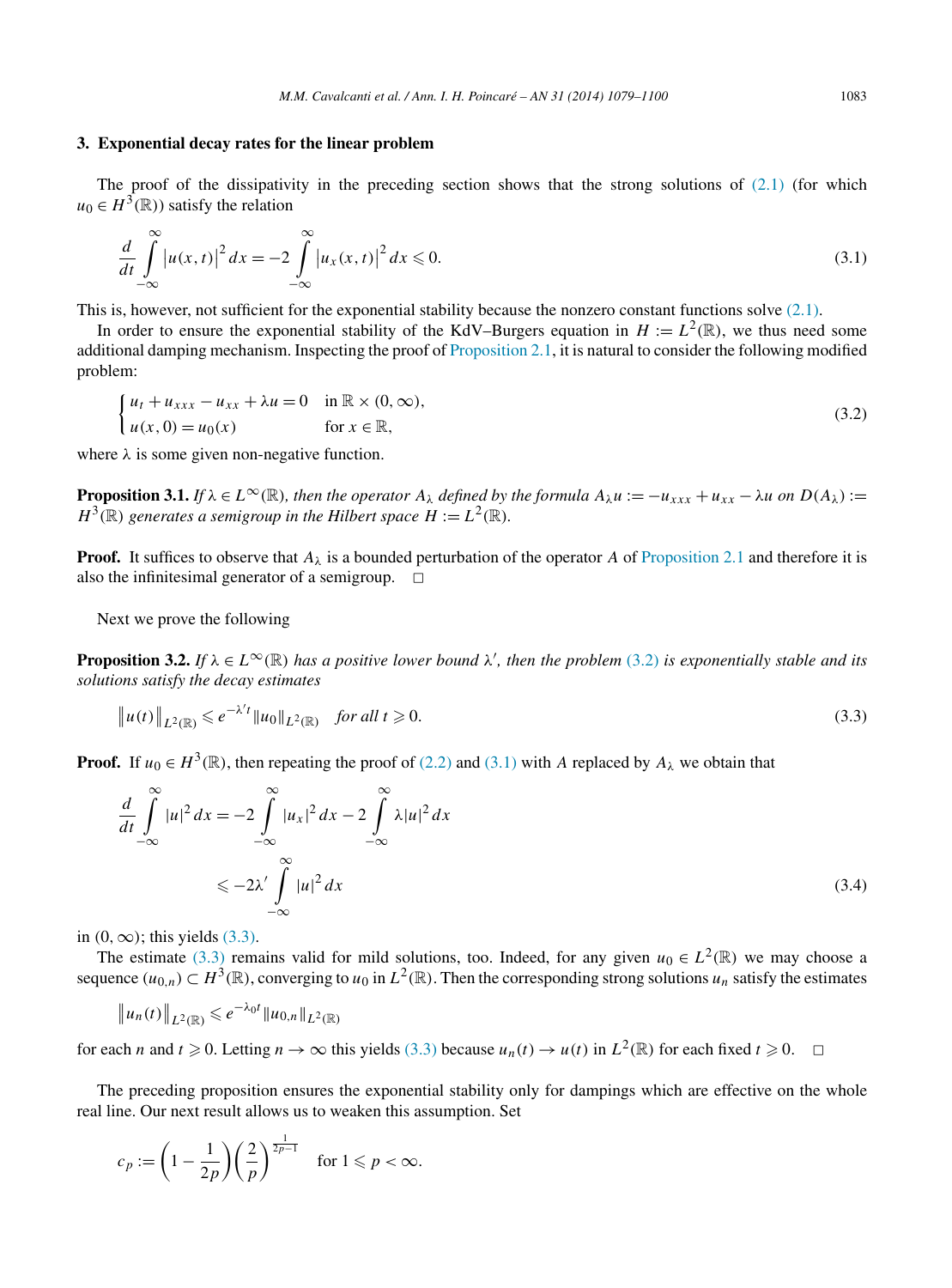<span id="page-5-0"></span>**Proposition 3.3.** Let  $\lambda \in L^{\infty}(\mathbb{R})$ . If there exist a positive number  $\lambda_0$  and a function  $\lambda_1 \in L^p(\mathbb{R})$  for some  $1 \leq p < \infty$ *such that*

 $λ \geq \lambda_0 + \lambda_1$  *almost everywhere* 

*and*

$$
\|\lambda_1\|_{L^p(\mathbb{R})}<\left(\frac{\lambda_0}{c_p}\right)^{1-\frac{1}{2p}},
$$

*then the problem* [\(3.2\)](#page-4-0) *is exponentially stable and its solutions satisfy the decay estimates*

$$
||u(t)||_{L^2(\mathbb{R})} \leq e^{-\lambda' t} ||u_0||_{L^2(\mathbb{R})} \quad \text{for all } t \geq 0
$$

*with*

$$
\lambda' := \lambda_0 - c_p \|\lambda_1\|_{L^p(\mathbb{R})}^{1 + \frac{1}{2p - 1}} > 0.
$$

In the sequel we often write  $\|\cdot\|_p$  instead of  $\|\cdot\|_{L^p(\mathbb{R})}$ .

**Proof of Proposition 3.3.** For  $\lambda_1 = 0$  the proposition reduces to the preceding one. Henceforth we assume that  $\|\lambda_1\|_{L^p(\mathbb{R})} > 0$ . In the sequel all integrations take place on R. Hence we omit the integration limits  $\pm \infty$  and we write  $\|\cdot\|_p$  instead of  $\|\cdot\|_{L^p(\mathbb{R})}$  for brevity.

It suffices to establish the following estimate:

$$
\frac{d}{dt}||u||_2^2 \leqslant -2\lambda' ||u||_2^2. \tag{3.5}
$$

Taking the real parts and applying a density argument it suffices to consider real-valued smooth solutions. We recall from the preceding proof the following identity:

$$
\frac{d}{dt}\left(\int u^2 dx\right) = -2\left(\int u_x^2 dx + \int \lambda u^2 dx\right).
$$
\n(3.6)

Using elementary estimates, Hölder and interpolation inequalities we have

$$
-\int u_x^2 dx - \int \lambda u^2 dx = -\int u_x^2 dx - \int (\lambda - \lambda_1)u^2 dx - \int \lambda_1 u^2 dx
$$
  
\n
$$
\le -\|u_x\|_2^2 - \lambda_0 \|u\|_2^2 + \|\lambda_1\|_p \|u\|_{2q}^2
$$
  
\n
$$
\le -\|u_x\|_2^2 - \lambda_0 \|u\|_2^2 + \|\lambda_1\|_p \|u\|_2^{\frac{2}{q}} \|u\|_{\infty}^{\frac{2}{p}},
$$

where *q* satisfy  $\frac{1}{p} + \frac{1}{q} = 1$ .

Next we observe that

$$
||v||_{\infty}^{2} \leq 2||v||_{2}||v_{x}||_{2} \tag{3.7}
$$

for all  $v \in H^1(\mathbb{R})$ . Indeed, if  $v \in C_c^\infty(\mathbb{R})$  and  $y \in \mathbb{R}$ , then we have the following inequality:

$$
\left|v(y)^2\right|=\left|\int\limits_{-\infty}^y 2vv_x\,dx\right|\leqslant 2\int\limits_{-\infty}^\infty |v|\cdot|v_x|\,dx\leqslant 2\|v\|_2\|v_x\|_2,
$$

proving our estimate for smooth functions. The general case follows by density.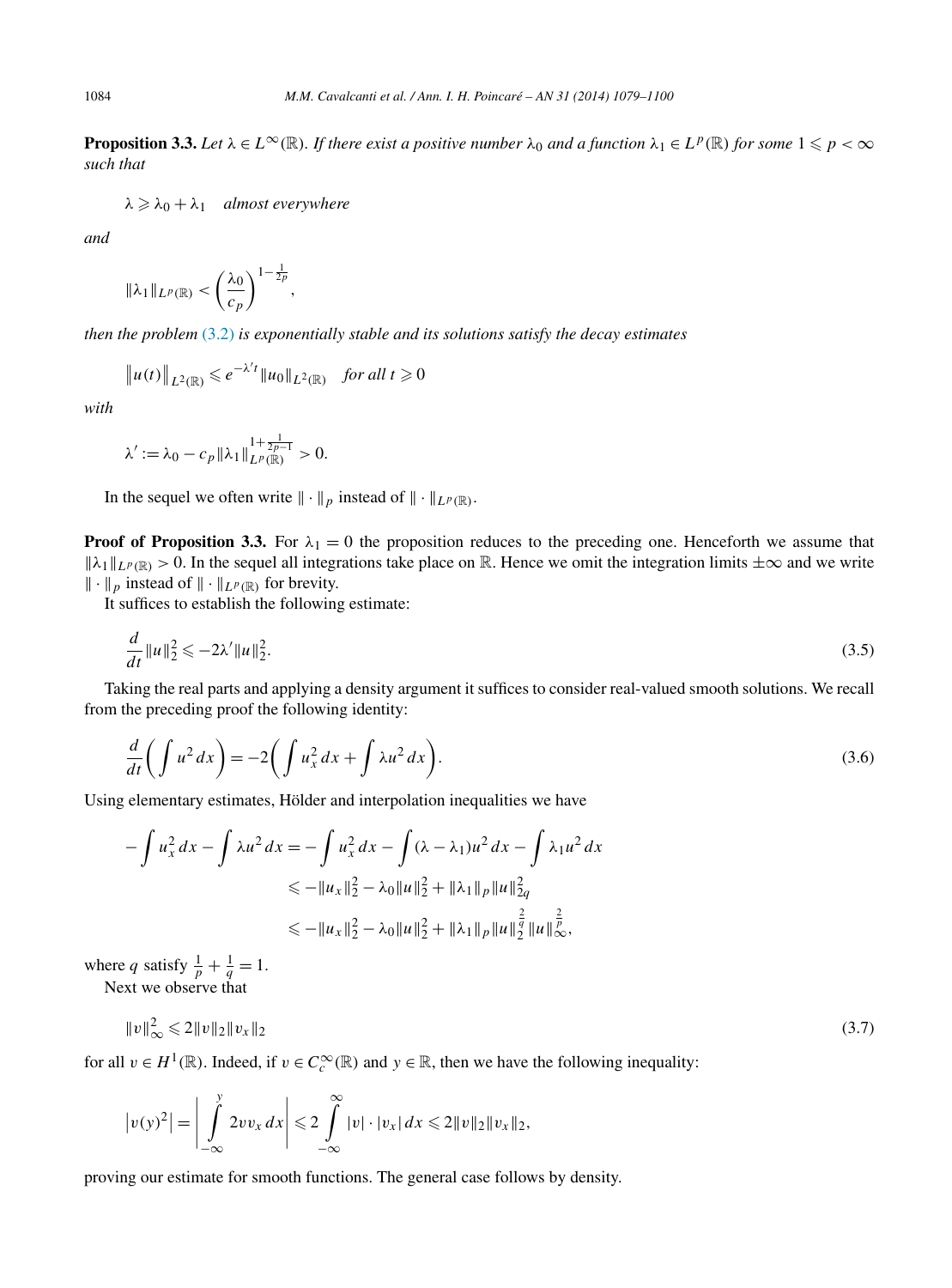<span id="page-6-0"></span>Using [\(3.7\)](#page-5-0) and applying the Young inequality we deduce from the preceding inequality for any fixed  $\varepsilon > 0$  that

$$
-\int u_x^2 dx - \int \lambda u^2 dx \le -\|u_x\|_2^2 - \lambda_0 \|u\|_2^2 + 2^{\frac{1}{p}} \|\lambda_1\|_p \|u\|_2^{\frac{2p-1}{p}} \|u_x\|_2^{\frac{1}{p}} = -\|u_x\|_2^2 - \lambda_0 \|u\|_2^2 + \left(\frac{1}{\varepsilon} \|\lambda_1\|_p \|u\|_2^{\frac{2p-1}{p}}\right) (\varepsilon 2^{\frac{1}{p}} \|u_x\|_2^{\frac{1}{p}}) \le -\|u_x\|_2^2 - \lambda_0 \|u\|_2^2 + \frac{(\frac{1}{\varepsilon} \|\lambda_1\|_p \|u\|_2^{\frac{2p-1}{p}})^{\frac{2p}{2p-1}}}{\frac{2p}{2p-1}} + \frac{(\varepsilon 2^{\frac{1}{p}} \|u_x\|_2^{\frac{1}{p}})^{2p}}{2p}.
$$

Choosing  $\varepsilon$  such that  $4\varepsilon^{2p} = 2p$ , the terms  $||u_x||_2^2$  eliminate each other and we obtain that

$$
-\bigg(\int u_x^2 dx + \int \lambda u^2 dx\bigg) \le \|u\|_2^2 \bigg(-\lambda_0 + \frac{2p-1}{2p} \bigg(\frac{2}{p}\bigg)^{\frac{1}{2p-1}} \|\lambda_1\|_p^{\frac{2p}{2p-1}}\bigg) = -\lambda' \|u\|_2^2.
$$

Combining this with  $(3.6)$  we obtain  $(3.5)$ .  $\Box$ 

# **Remarks 3.4.**

- We observe that the function  $\lambda$  in [Proposition 3.3](#page-5-0) may have negative values.
- The proposition and its proof remains valid in the limiting case  $p = \infty$  under the condition  $\|\lambda_1\|_{L^\infty(\mathbb{R})} < \lambda_0$  with  $\lambda' := \lambda_0 - ||\lambda_1||_{L^\infty(\mathbb{R})} > 0$  This is equivalent to [Proposition 3.2](#page-4-0) above.

#### **4. Well-posedness for the nonlinear problem**

Since the global well-posedness of the problem

$$
\begin{cases} u_t + u_{xxx} - u_{xx} + \lambda u + u u_x = 0 & \text{in } \mathbb{R} \times (0, \infty), \\ u(0) = u_0 & \text{in } \mathbb{R}, \end{cases}
$$
 (4.1)

when  $u_0 \in L^2(\mathbb{R})$ , may be proved in a standard way, we only give a brief sketch.

First we consider the corresponding linear inhomogeneous initial value problem

$$
\begin{cases} u_t + u_{xxx} - u_{xx} + \lambda u = f & \text{in } \mathbb{R} \times (0, T), \\ u(0) = u_0 & \text{in } \mathbb{R}, \end{cases}
$$
 (4.2)

for some given  $0 < T < \infty$ . Setting

$$
A := -\partial_x^3 + \partial_x^2 - \lambda I, \qquad D(A) = H^3(\mathbb{R}),
$$

it can be written in the form

$$
u_t = Au + f, \qquad u(0) = u_0.
$$

According to Section [2,](#page-2-0) A generates a strongly continuous semigroup  $\{S(t)\}_{t\geq0}$  of contractions in  $L^2(\mathbb{R})$ . Hence for any given  $u_0 \in L^2(\mathbb{R})$ ,  $T > 0$  and  $f \in L^1(0, T; L^2(\mathbb{R}))$ , (4.2) has a unique mild solution  $u \in C([0, T]; L^2(\mathbb{R}))$ , given by the formula

$$
u(t) = S(t)u_0 + \int_0^t S(t-s)f(s) ds, \quad t \in [0, T],
$$

and depending continuously on the data:

$$
||u||_{C([0,T];L^2(\mathbb{R}))} := \sup_{t \in [0,T]} ||u||_{L^2(\mathbb{R})} \le ||u_0||_{L^2(\mathbb{R})} + ||f||_{L^1(0,T;L^2(\mathbb{R}))}.
$$

In fact, the solution of (4.2) has an additional space regularity. Let us introduce the Banach space

$$
\mathcal{B} = \mathcal{B}_T := C\big([0, T]; L^2(\mathbb{R})\big) \cap L^2\big(0, T; H^1(\mathbb{R})\big)
$$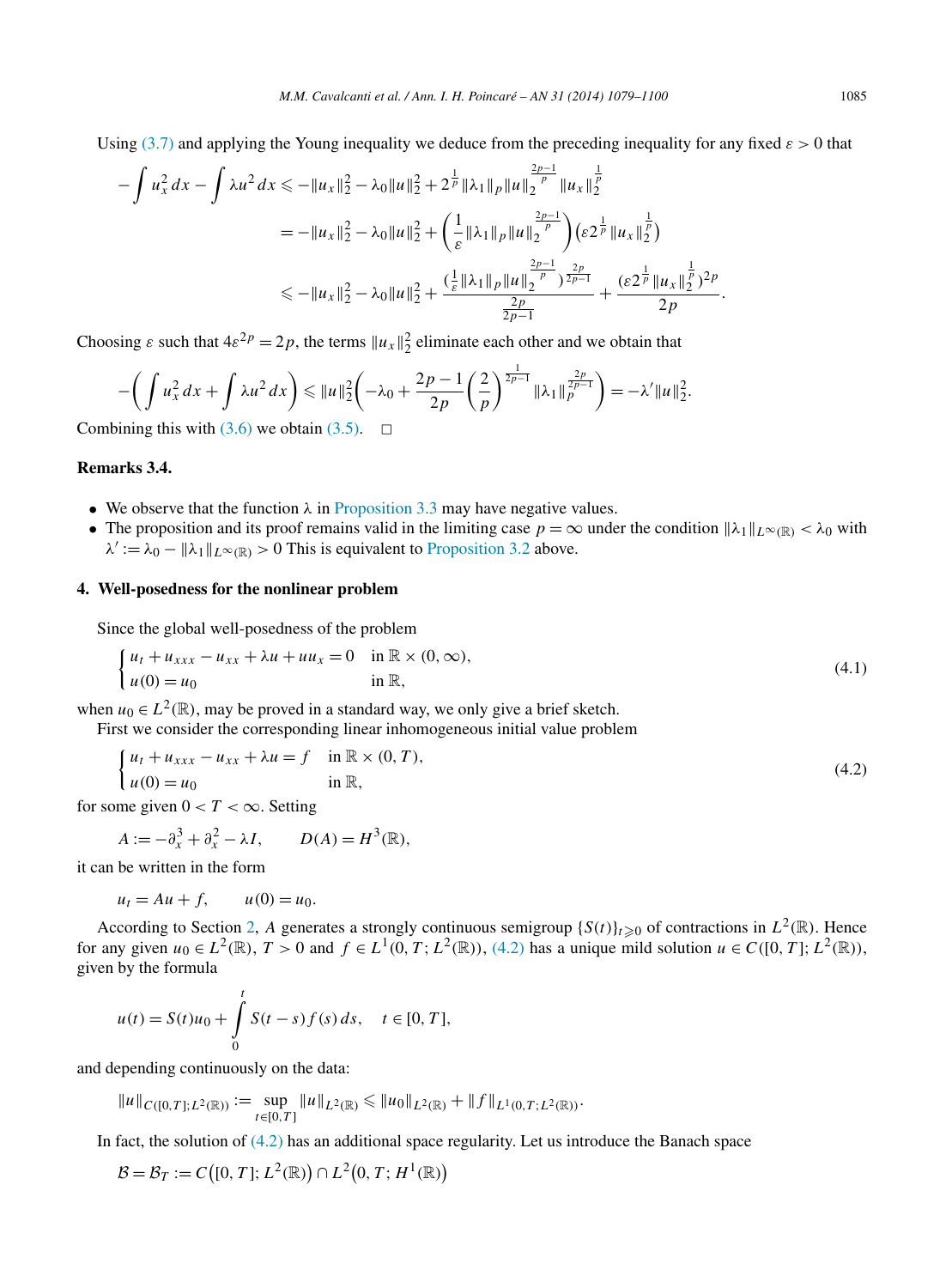with the norm

$$
||u||_{\mathcal{B}} = ||u||_{C([0,T];L^2(\mathbb{R}))} + ||\partial_x u||_{L^2(0,T;L^2(\mathbb{R}))}.
$$

We have the following

**Proposition 4.1.** If  $u_0 \in L^2(\mathbb{R})$  and  $f \in L^1(0, T; L^2(\mathbb{R}))$ , then the solution u of [\(4.2\)](#page-6-0) belongs to B, and

$$
||u||_{\mathcal{B}} \leq c_T (||u_0||_{L^2(\mathbb{R})} + ||f||_{L^1(0,T;L^2(\mathbb{R}))})
$$

*with*  $c_T = 2e^{T ||\lambda||_{\infty}}$ .

*Furthermore, the following energy identity holds for all*  $t \in [0, T]$ :

$$
\frac{1}{2} ||u(t)||_{L^{2}(\mathbb{R})}^{2} + \int_{0}^{t} ||\partial_{x}u(s)||_{L^{2}(\mathbb{R})}^{2} ds + \int_{0}^{t} \int_{\mathbb{R}} \lambda(x) |u(x, s)|^{2} dx ds
$$

$$
= \frac{1}{2} ||u_{0}||_{L^{2}(\mathbb{R})}^{2} + \int_{0}^{t} \int_{\mathbb{R}} f(x, s)u(x, s) dx ds.
$$

Now we turn to the nonlinear problem. Let  $u_0 \in L^2(\mathbb{R})$ . Motivated by the preceding considerations, by a *mild solution* of [\(4.1\)](#page-6-0) we mean a function  $u \in \mathcal{B}_T$ ,  $T > 0$ , satisfying

$$
u(t) = S(t)u_0 - \int_0^t S(t-s)u(s)\partial_x u(s) ds, \quad t \in [0, T].
$$

By a *global mild solution* of [\(4.1\)](#page-6-0) we mean a function  $u:[0,\infty) \to H^1(\mathbb{R})$  whose restriction to every bounded interval  $[0, T]$  is a mild solution of  $(4.1)$ .

We have the following

**Theorem 4.2.** *For any given*  $u_0 \in L^2(\mathbb{R})$  *the problem* [\(4.1\)](#page-6-0) *has a unique global mild solution. Furthermore, the following energy identity holds for all*  $t \ge 0$ :

$$
\frac{1}{2}||u(t)||_{L^{2}(\mathbb{R})}^{2} + \int_{0}^{t} ||\partial_{x}u(s)||_{L^{2}(\mathbb{R})}^{2} ds + \int_{0}^{t} \int_{\mathbb{R}} \lambda(x) |u(x,s)|^{2} dx ds = \frac{1}{2}||u_{0}||_{L^{2}(\mathbb{R})}^{2}.
$$
\n(4.3)

For the proof we need a lemma (see [\[20, Proposition 4.1\]\)](#page-21-0):

## **Lemma 4.3.**

- (a) *If*  $u \in L^2(0, T; H^1(\mathbb{R}))$ *, then*  $Mu := u \partial_x u \in L^1(0, T; L^2(\mathbb{R}))$ *.*
- (b) *If, moreover,*  $u, v \in \mathcal{B}$ *, then*

$$
||Mu - Mv||_{L^1(0,T;L^2(\mathbb{R}))} \le \sqrt{2}T^{1/4} (||u||_{\mathcal{B}} + ||v||_{\mathcal{B}}) ||u - v||_{\mathcal{B}}.
$$

Following the ideas contained in [\[21\],](#page-21-0) using this lemma we may establish the local well posedness using a fixed point argument:

**Lemma 4.4.** *Given*  $u_0 \in L^2(\mathbb{R})$ *, the problem* [\(4.1\)](#page-6-0) *has a unique mild solution for every sufficiently small*  $T > 0$ *. Furthermore, the solution satisfies the identity* (4.3) *for all*  $t \in [0, T]$ *.* 

<span id="page-7-0"></span>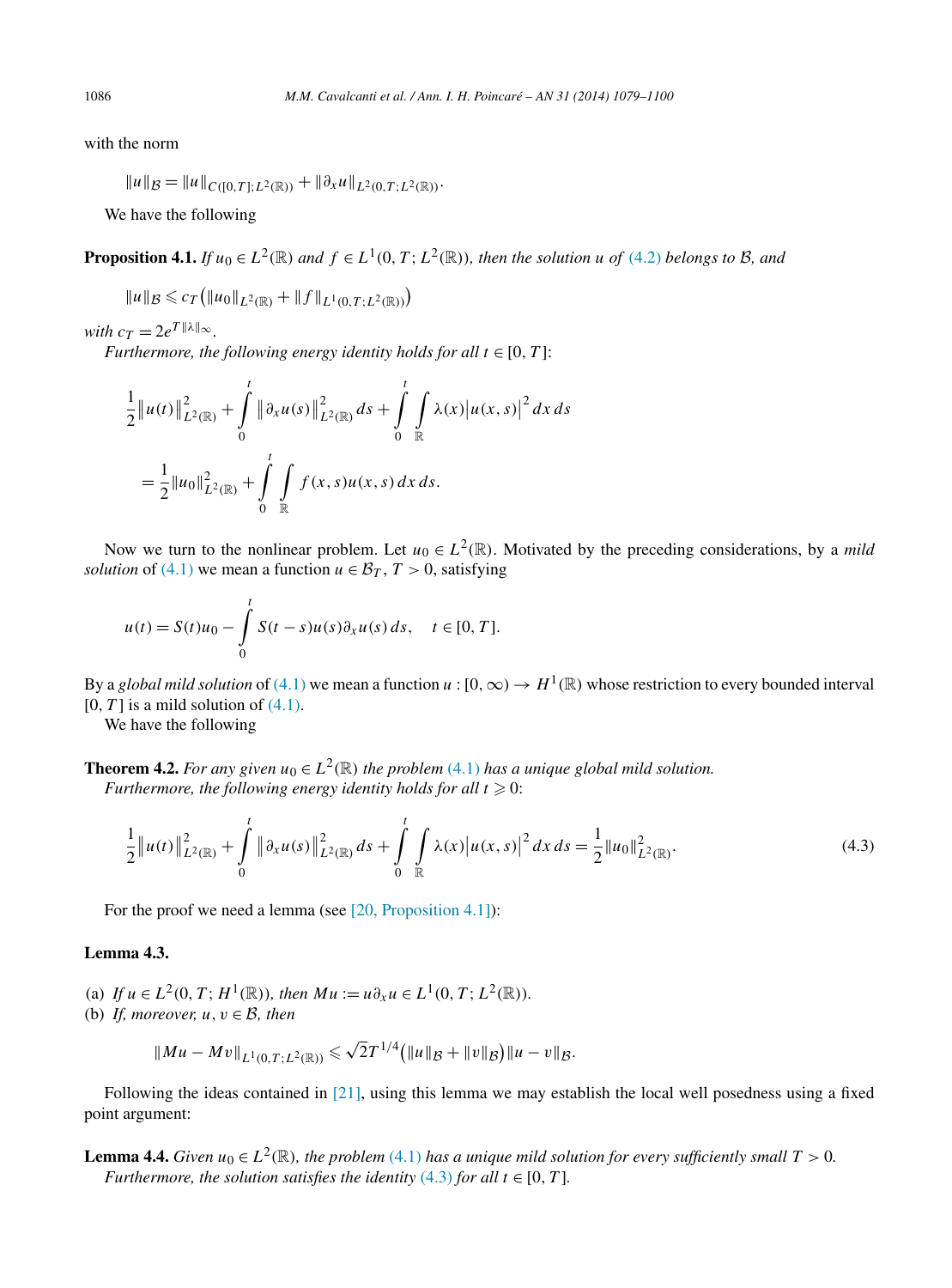<span id="page-8-0"></span>Now the proof of [Theorem 4.2](#page-7-0) may be completed as follows. The uniqueness follows from the local uniqueness in [Lemma 4.4.](#page-7-0) For the global existence we only have to show that the solution cannot blow up at any finite time *T* .

It follows from [Theorem](#page-6-0) 4.2 that, for each fixed  $T > 0$ , the solution map

$$
\mathcal{A}: L^2(\mathbb{R}) \to \mathcal{B}, \quad u_0 \mapsto u,\tag{4.4}
$$

where  $u = Au_0$  is the corresponding solution of the problem [\(4.1\),](#page-6-0) is well defined.

Next we investigate the well-posedness of the nonlinear problem for more regular data. We define for each any fixed  $s \in [0, 3]$  and  $T > 0$  the space

$$
\mathcal{B}_{s,T}:=C\big([0,T];H^s(\mathbb{R})\big)\cap L^2\big(0,T;H^{s+1}(\mathbb{R})\big)
$$

endowed with norm

$$
||u||_{\mathcal{B}_{s,T}} := \sup_{t \in [0,T]} ||u(t)||_{H^s(\mathbb{R})} + ||u||_{L^2(0,T;H^{s+1}(\mathbb{R}))}.
$$

In fact, using a method first introduced by Tartar  $[25]$  and adapted by Bona and Scott  $[26]$ , we prove the following result

**Theorem 4.5.** Let  $T > 0$  and  $\lambda \in H^1(\mathbb{R})$ . For every  $u_0 \in H^s(\mathbb{R})$ ,  $0 \leq s \leq 3$ , the nonlinear problem [\(4.1\)](#page-6-0) admits a *unique solution u, which belongs to the class*  $\mathcal{B}_{s,T}$ *. Also, there exists a continuous function*  $C : \mathbb{R}^+ \times (0, \infty) \to \mathbb{R}^+$ *, nondecreasing in its first variable, such that*

$$
||u||_{\mathcal{B}_{s,T}} \leqslant C (||u_0||_2, T) ||u_0||_{H^s(\mathbb{R})}.
$$

To prove the above theorem we need first to present the cited method and we also need to prove some auxiliary results.

Let  $B_0$  and  $B_1$  be two Banach spaces such that  $B_1 \subset B_0$  with the inclusion map continuous. Let  $f \in B_0$  and, for  $t \geqslant 0$ , define

$$
K(f,t) = \inf_{g \in B_1} \{ \|f - g\|_{B_0} + t \|g\|_{B_1} \}.
$$

For  $0 < \theta < 1$  and  $1 \leqslant p \leqslant \infty$ , define

$$
[B_0, B_1]_{\theta, p} = B_{\theta, p} = \left\{ f \in B_0: \|f\|_{\theta, p} := \left( \int_0^\infty K(f, t)^p t^{-\theta p - 1} \, dt \right)^{\frac{1}{p}} < \infty \right\}
$$

with the usual modification for the case  $p = \infty$ . Then  $B_{\theta, p}$  is a Banach space with norm  $\|\cdot\|_{\theta, p}$ . Given two pairs  $(\theta_1, p_1)$  and  $(\theta_2, p_2)$  as above, then  $(\theta_1, p_1) \prec (\theta_2, p_2)$  means

$$
\begin{cases} \theta_1 < \theta_2, \quad \text{or} \\ \theta_1 = \theta_2 & \text{and } p_1 > p_2. \end{cases}
$$

If  $(\theta_1, p_1) \prec (\theta_2, p_2)$  then  $B_{\theta_2, p_2} \subset B_{\theta_1, p_1}$  with the inclusion map continuous. The interpolation result is the following.

**Theorem 4.6.** (See Bona and Scott [\[26, Theorem 4.3\].](#page-21-0)) Let  $B_0^j$  and  $B_1^j$  be Banach spaces such that  $B_1^j \subset B_0^j$  with *continuous inclusion mappings,*  $j = 1, 2$ *. Let*  $\alpha$  *and*  $q$  *lie in the ranges*  $0 < \alpha < 1$  and  $1 \leqslant q \leqslant \infty$ . Suppose A is a *mapping such that*

(i) 
$$
A: B^1_{\alpha,q} \to B^2_0
$$
 and for  $f, g \in B^1_{\alpha,q}$ ,  
 $||Af - Ag||_{B^2_0} \leq C_0 (||f||_{B^1_{\alpha,q}} + ||g||_{B^1_{\alpha,q}}) ||f - g||_{B^1_0}$ 

*and*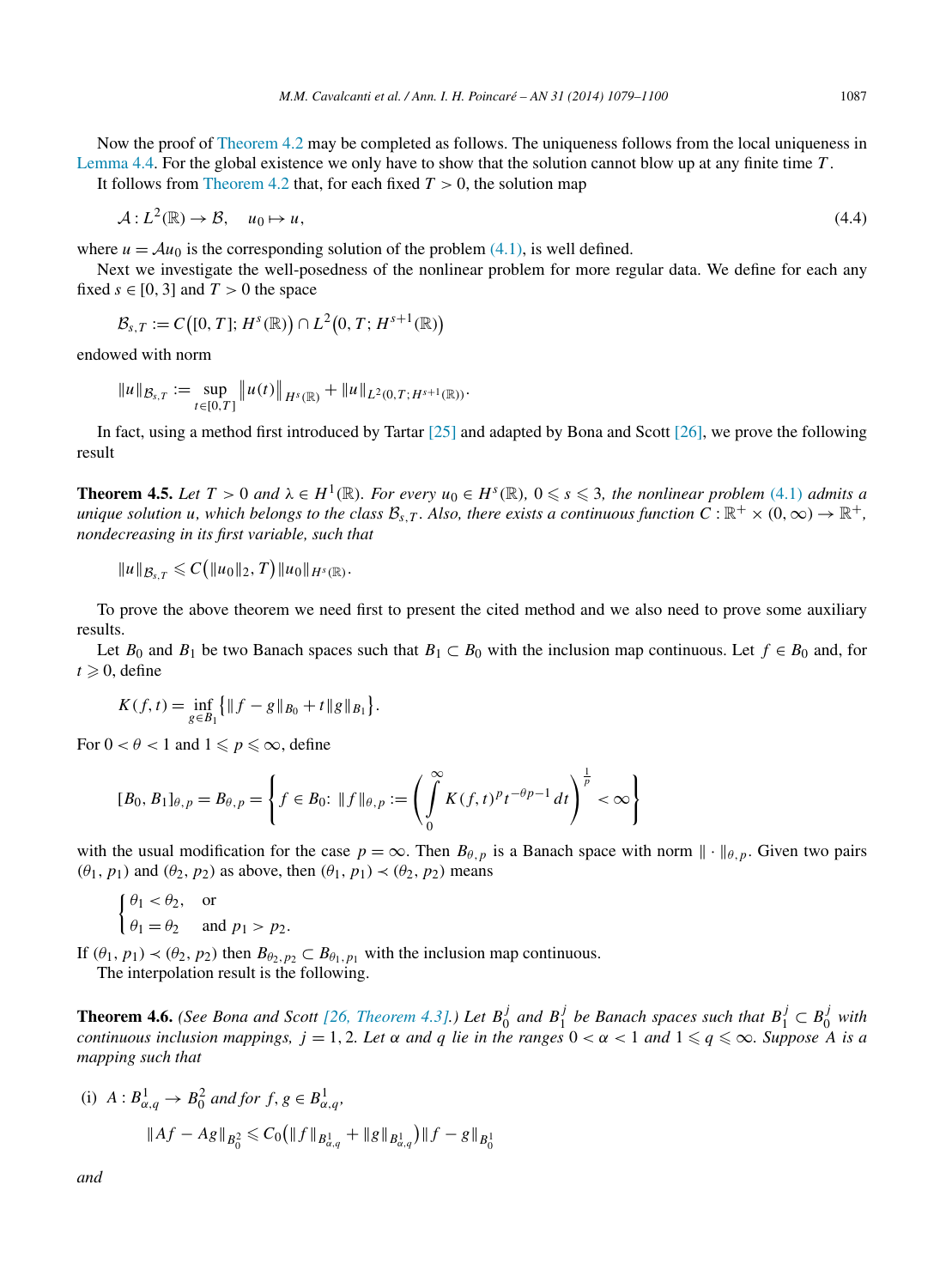(ii)  $A: B_1^1 \to B_1^2$  *and for*  $h \in B_1^1$ *,* 

$$
||Ah||_{B_1^2} \leqslant C_1 (||h||_{B_{\alpha,q}^1}) ||h||_{B_1^1},
$$

*where*  $C_i$ :  $\mathbb{R}^+ \to \mathbb{R}^+$  *are continuous nondecreasing functions,*  $j = 0, 1$ *.* 

*Then if*  $(\theta, p) \geqslant (\alpha, q)$ *, A maps*  $B^1_{\theta, p}$  *into*  $B^2_{\theta, q}$  *and for*  $f \in B^1_{\theta, p}$  *we have* 

$$
||Af||_{B^2_{\theta,p}} \leqslant C \big( ||f||_{B^1_{\alpha,q}} \big) ||f||_{B^1_{\theta,p}},
$$

*where*  $r > 0$ ,  $C(r) = 4C_0(4r)^{1-\theta}C_1(3r)^{\theta}$ .

Using classical theory of linear semigroup and a contraction map theorem argument as presented in [\[26\]](#page-21-0) we establish the following existence theorem for the problem [\(4.1\).](#page-6-0)

**Theorem 4.7.** Let  $T > 0$  and  $\lambda \in H^1(\mathbb{R})$ . For any  $u_0 \in H^3(\mathbb{R})$  there exists a unique solution u of [\(4.1\)](#page-6-0) in the class  $B_{3,T}$  *with*  $u_t \in \mathcal{B}_{0,T}$ *. Also, there exists a continuous function*  $\beta_3 : \mathbb{R}^+ \times (0,\infty) \to \mathbb{R}^+$ *, nondecreasing in its first variable, such that*

$$
||u||_{\mathcal{B}_{3,T}} \leq \beta_3 (||u_0||_2, T) ||u_0||_{H^3(\mathbb{R})}.
$$

The proof of the previous result also requires an adaptation of [Lemma 4.3](#page-7-0) as follows.

**Lemma 4.8.** *Let*  $T > 0$ *. For any*  $u, v \in \mathcal{B}_{3,T}$  *such that*  $u_t, v_t \in \mathcal{B}_{0,T}$  *we have* 

$$
\frac{1}{2}(uv)_x \in W^{1,1}(0,T;L^2(\mathbb{R})) \quad \text{and} \quad \frac{1}{2}(uv)_{xx} \in L^2(0,T;L^2(\mathbb{R})).
$$

*In addition, the following estimates hold*

$$
\left\|\frac{1}{2}(uv)_x\right\|_{W^{1,1}(0,T;L^2(\mathbb{R}))} \leq \sqrt{2}T^{\frac{1}{4}}\big(\|u\|_{\mathcal{B}_{3,T}}\|v\|_{\mathcal{B}_{3,T}} + \|u\|_{\mathcal{B}_{3,T}}\|v_t\|_{\mathcal{B}_{0,T}} + \|u_t\|_{\mathcal{B}_{0,T}}\|v\|_{\mathcal{B}_{3,T}}\big)
$$

*and*

$$
\left\|\frac{1}{2}(uv)_{xx}\right\|_{L^2(0,T;L^2(\mathbb{R}))} \leq 2^{\frac{3}{2}}T^{\frac{1}{2}}\|u\|_{\mathcal{B}_{3,T}}\|v\|_{\mathcal{B}_{3,T}}.
$$

**Proof of Theorem 4.7.** Let  $T > 0$  be fixed,  $\lambda \in H^1(\mathbb{R})$  and  $u_0 \in H^3(\mathbb{R})$ . For  $0 < \theta \le T$  and  $R > 0$  define

 $S_{\theta, R} := \{ u \in \mathcal{B}_{3, \theta} \text{ such that } u_t \in \mathcal{B}_{0, \theta} \text{ and } ||u||_{\mathcal{B}_{3, \theta}} + ||u_t||_{\mathcal{B}_{0, \theta}} \leq R \}.$ 

It follows from Lemma 4.8 that  $\frac{1}{2}(v^2)_x \in W^{1,1}(0,\theta;L^2(\mathbb{R}))$  and  $\frac{1}{2}(v^2)_{xx} \in L^2(0,\theta;L^2(\mathbb{R}))$ . Therefore, using classical linear semigroup results, it follows that the linear inhomogeneous problem

$$
\begin{cases} u_t + u_{xxx} - u_{xx} + \lambda u = \frac{1}{2} (v^2)_x & \text{in } \mathbb{R} \times (0, \theta), \\ u(0) = u_0 & \text{in } \mathbb{R}, \end{cases}
$$

has a unique solution *u* in the class  $B_{3,\theta}$  such that  $u_t$  is the solution of

$$
\begin{cases} w_t + w_{xxx} - w_{xx} + \lambda w = \frac{1}{2} (v^2)_{xt} & \text{in } \mathbb{R} \times (0, \theta), \\ w(0) = w_0 & \text{in } \mathbb{R}, \end{cases}
$$

<span id="page-9-0"></span>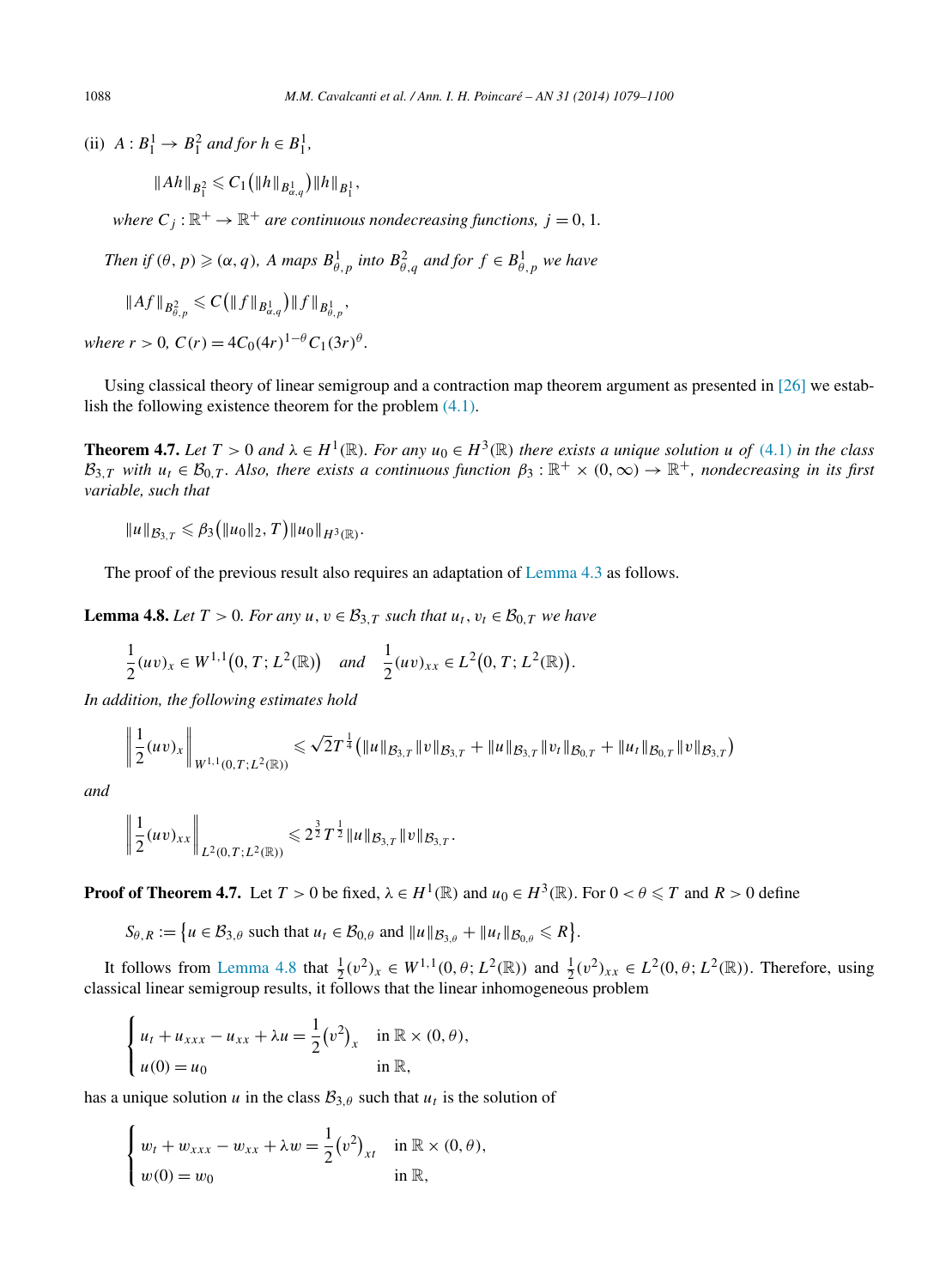<span id="page-10-0"></span>with  $w_0 := -u_{0_{xxx}} + u_{0_{xx}} - \lambda u_0 + \frac{1}{2}(v(0)^2)_x \in L^2(\mathbb{R})$  and  $u_t \in \mathcal{B}_{0,\theta}$ . Also, there exists a positive constant  $c_{3,\theta}$ verifying

$$
||u||_{\mathcal{B}_{3,\theta}} + ||u_t||_{\mathcal{B}_{0,\theta}} \leqslant c_{3,\theta} \bigg(||u_0||_{H^3(\mathbb{R})} + \bigg\|\frac{1}{2}(v^2)_x\bigg\|_{W^{1,1}(0,\theta;L^2(\mathbb{R}))} + \bigg\|\frac{1}{2}(v^2)_{xx}\bigg\|_{L^2(0,\theta;L^2(\mathbb{R}))}\bigg).
$$

Therefore, the application *Γ* defined by

 $v \in S_{\theta, R} \mapsto \Gamma v = (u, u_t) \in \mathcal{B}_{3, \theta} \times \mathcal{B}_{0, \theta}$ 

which associates to each  $v \in S_{\theta, R}$  the corresponding solutions *u* and  $u_t$ , respectively. Also, using [Lemma 4.8](#page-9-0) and the fact that  $c_{3,\theta} \leqslant c_{3,T}$  for every  $\theta \leqslant T$ , we prove

$$
||\Gamma v||_{\mathcal{B}_{3,\theta}\times\mathcal{B}_{0,\theta}} \leqslant c_{3,T} ||u_0||_{H^3(\mathbb{R})} + c_{3,T} 2^{\frac{3}{2}} (\theta^{\frac{1}{4}} + \theta^{\frac{1}{2}}) R^2.
$$

Defining  $R = 2c_{3,T} ||u_0||_{H^3(\mathbb{R})}$  and choosing  $0 < \theta \leq T$  such that

$$
c_{3,T} 2^{\frac{5}{2}} (\theta^{\frac{1}{4}} + \theta^{\frac{1}{2}}) R \leq \frac{1}{2}
$$

we conclude that  $||\Gamma v||_{\mathcal{B}_{3,\theta}\times\mathcal{B}_{0,\theta}} \le R$ . For this choice of *R* and  $\theta$ , if  $u, v \in S_{\theta, R}$  we have

$$
\|Tu - Tv\|_{\mathcal{B}_{3,\theta}\times\mathcal{B}_{0,\theta}} \leq c_{3,\theta} \bigg( \left\| \frac{1}{2} ((u - v)(u + v))_{x} \right\|_{W^{1,1}(0,\theta;L^{2}(\mathbb{R}))} + \left\| \frac{1}{2} ((u - v)(u + v))_{xx} \right\|_{L^{2}(0,\theta;L^{2}(\mathbb{R}))} \bigg)
$$
  

$$
\leq c_{3,T} 2^{\frac{3}{2}} (\theta^{\frac{1}{4}} + \theta^{\frac{1}{2}}) (\|\vec{u}\|_{\mathcal{B}_{3,\theta}\times\mathcal{B}_{0,\theta}} + \|\vec{v}\|_{\mathcal{B}_{3,\theta}\times\mathcal{B}_{0,\theta}}) \|\vec{u} - \vec{v}\|_{\mathcal{B}_{3,\theta}\times\mathcal{B}_{0,\theta}}
$$
  

$$
\leq c_{3,T} 2^{\frac{5}{2}} (\theta^{\frac{1}{4}} + \theta^{\frac{1}{2}}) R \|\vec{u} - \vec{v}\|_{\mathcal{B}_{3,\theta}\times\mathcal{B}_{0,\theta}}
$$
  

$$
\leq \frac{1}{2} \|\vec{u} - \vec{v}\|_{\mathcal{B}_{3,\theta}\times\mathcal{B}_{0,\theta}},
$$

where  $\vec{u} = (u, u_t)$ , which proves that *Γ* is a contraction. So, *Γ* admits a unique fixed point in  $S_{\theta, R}$ . In particular, we have

$$
\sup_{t\in[0,\theta]}\|u(t)\|_{H^3(\mathbb{R})}+\sup_{t\in[0,\theta]}\|u_t(t)\|_{L^2(\mathbb{R})}\leq 2c_{3,T}\|u_0\|_{H^3(\mathbb{R})}.
$$

So, using standards arguments, we may extend *θ* to *T*. Finally, the proof is completed defining  $\beta_3(s) = 2c_{3,T}$  for every  $s \in \mathbb{R}^+$ .  $\Box$ 

To prove [Theorem](#page-8-0) 4.5 we need a last result.

**Proposition 4.9.** *The solution map* [\(4.4\)](#page-8-0) *is locally Lipschitz continuous, i.e., there exists a continuous function β*<sup>0</sup> :  $\mathbb{R}^+ \times (0,\infty) \to \mathbb{R}^+$ , nondecreasing in its first variable, such that for any  $u_0, v_0 \in L^2(\mathbb{R})$  we have

 $||Au_0 - Av_0||_B \le \beta_0 (||u_0||_2 + ||v_0||_2, T) ||u_0 - v_0||_2.$ 

**Proof.** Let  $0 \le \theta \le T$  to be determined later. For  $u_0, v_0 \in L^2(\mathbb{R})$  let  $Au_0 = u$  and  $Av_0 = v$  be the corresponding solutions of  $(4.1)$  on  $[0, T]$ . We denote

$$
\mathcal{B}_{\theta} := C([0,\theta];L^2(\mathbb{R})) \cap L^2(0,\theta;H^1(\mathbb{R})).
$$

The restriction of *u* and *v* to [0,  $\theta$ ] belong to  $\mathcal{B}_{\theta}$ . Also, *u* − *v* is the solution of the linear inhomogeneous problem [\(4.2\)](#page-6-0) with  $f = v v_x - u u_x$  and initial data  $u_0 - v_0$ . So, combining [Proposition 4.1](#page-7-0) with [Lemma 4.3](#page-7-0) and applying Gronwall's inequality to  $(4.3)$  we get

$$
||u - v||_{\mathcal{B}_{\theta}} \leq c_{\theta} ||u_0 - v_0||_2 + c_{\theta}^2 \sqrt{2} \theta^{\frac{1}{4}} (||u_0||_2 + ||v_0||_2) ||u - v||_{\mathcal{B}_{\theta}},
$$

where  $c_{\theta} = 2e^{\theta ||\lambda||_{\infty}}$ .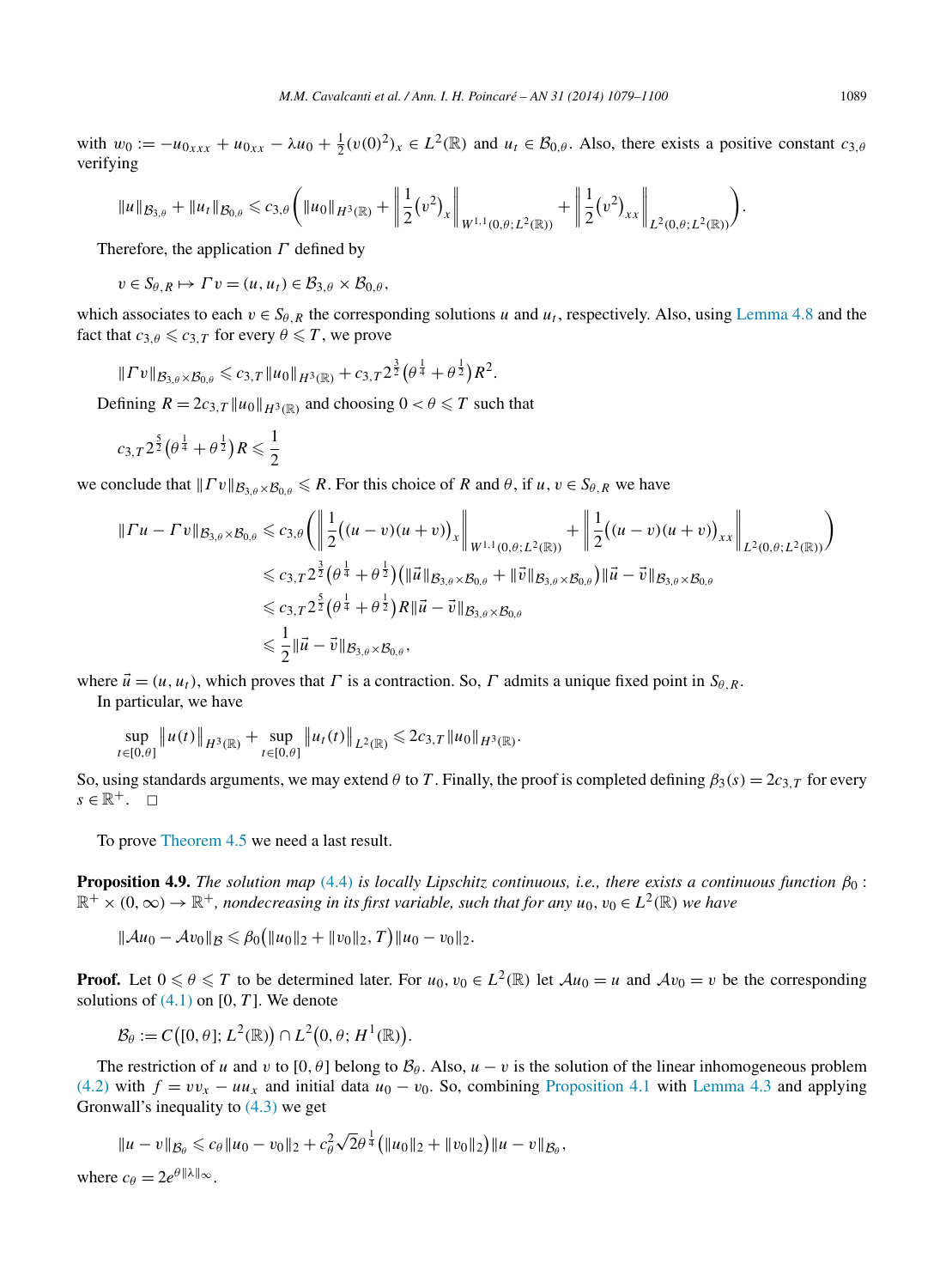<span id="page-11-0"></span>Since  $0 < \theta \leq T$ , we have  $c_{\theta} \leq c_T$  and choosing  $\theta$  verifying

$$
c_T^3 \sqrt{2} \theta^{\frac{1}{4}} \big( \|u_0\|_2 + \|v_0\|_2 \big) \leq \frac{1}{2},
$$

we obtain

 $||u - v||_{\mathcal{B}_{\theta}} \leq 2c_T ||u_0 - v_0||_2.$ 

Suppose that  $2\theta < T$  and set

 $\mathcal{B}_{2\theta} := C((\theta, 2\theta); L^2(\mathbb{R})) \cap L^2(\theta, 2\theta; H^1(\mathbb{R})).$ 

The restrictions of *u* and *v* on  $[\theta, 2\theta]$  are the solutions of [\(4.1\)](#page-6-0) on  $[\theta, 2\theta]$  with respect to the initial data  $u(\theta)$  and  $v(\theta)$ , respectively. Also, proceeding as before we have

$$
||u - v||_{\mathcal{B}_{2\theta}} \leq c_T ||u(\theta) - v(\theta)||_2 + c_T^2 \sqrt{2\theta^{\frac{1}{4}}} (||u(\theta)||_2 + ||v(\theta)||_2) ||u - v||_{\mathcal{B}_{2\theta}}.
$$

Since  $||u(\theta) - v(\theta)||_2 \le ||u - v||_{\mathcal{B}_{\theta}}$ , we have

 $||u(\theta) - v(\theta)||_2 \leq 2c_T ||u_0 - v_0||_2,$ 

while applying Gronwall's inequality to  $(4.3)$  provides

 $\|u(\theta)\|_2 + \|v(\theta)\|_2 \leq c_\theta \left(\|u_0\|_2 + \|v_0\|_2\right).$ 

Gathering these inequalities and observing that  $c_{\theta} \leqslant c_T$  we conclude

$$
||u - v||_{\mathcal{B}_{2\theta}} \leq 2c_T^2 ||u_0 - v_0||_2 + c_T^3 \sqrt{2} \theta^{\frac{1}{4}} (||u_0||_2 + ||v_0||_2) ||u - v||_{\mathcal{B}_{2\theta}}
$$

and for the choice of  $\theta$  we finally have

 $||u - v||_{\mathcal{B}_{2\theta}} \leqslant 4c_T^2 ||u_0 - v_0||_2.$ 

Proceeding similarly, using the number of steps needed to cover the interval [0*, T* ], we conclude the desired result.  $\Box$ 

**Sketch of the proof of Theorem 4.5.** Let  $T > 0$  and  $\lambda \in H^1(\mathbb{R})$ . We define

$$
B_0^1 = L^2(\mathbb{R}),
$$
  $B_0^2 = \mathcal{B}_T,$   $B_1^1 = H^3(\mathbb{R}),$   $B_1^2 = \mathcal{B}_{T,3}$ 

and let *A* be the solution map for the nonlinear problem [\(4.1\).](#page-6-0) Choosing  $p = 2$  we have, for  $0 < s < 3$  and  $\theta = \frac{s}{3}$ ,

$$
B_{\theta,p}^2 = \mathcal{B}_{s,T}, \qquad B_{\theta,p}^1 = H^s(\mathbb{R}).
$$

[Theorem 4.2](#page-6-0) together with [Proposition 4.9](#page-10-0) provide assumption (i) in the interpolation theorem, while [Theorem 4.7](#page-9-0) provides assumption (ii). So, if we apply [Theorem 4.6,](#page-8-0) we conclude the proof.  $\Box$ 

As a consequence, we have the following result which shows that every mild solution of  $(4.1)$  is a regular solution when not considering the origin.

**Corollary 4.10.** *Under the assumptions of Theorem* [4.5](#page-8-0)*, for any*  $u_0 \in L^2(\mathbb{R})$ *, the corresponding solution u of* [\(4.1\)](#page-6-0) *belongs to*

$$
\mathcal{B}_{3,[\varepsilon,T]}=C\big([\varepsilon,T],H^3(\mathbb{R})\big)\cap L^2(\varepsilon,T;H^4(\mathbb{R}))
$$

*for every*  $T > 0$  *and*  $0 < \varepsilon < T$ .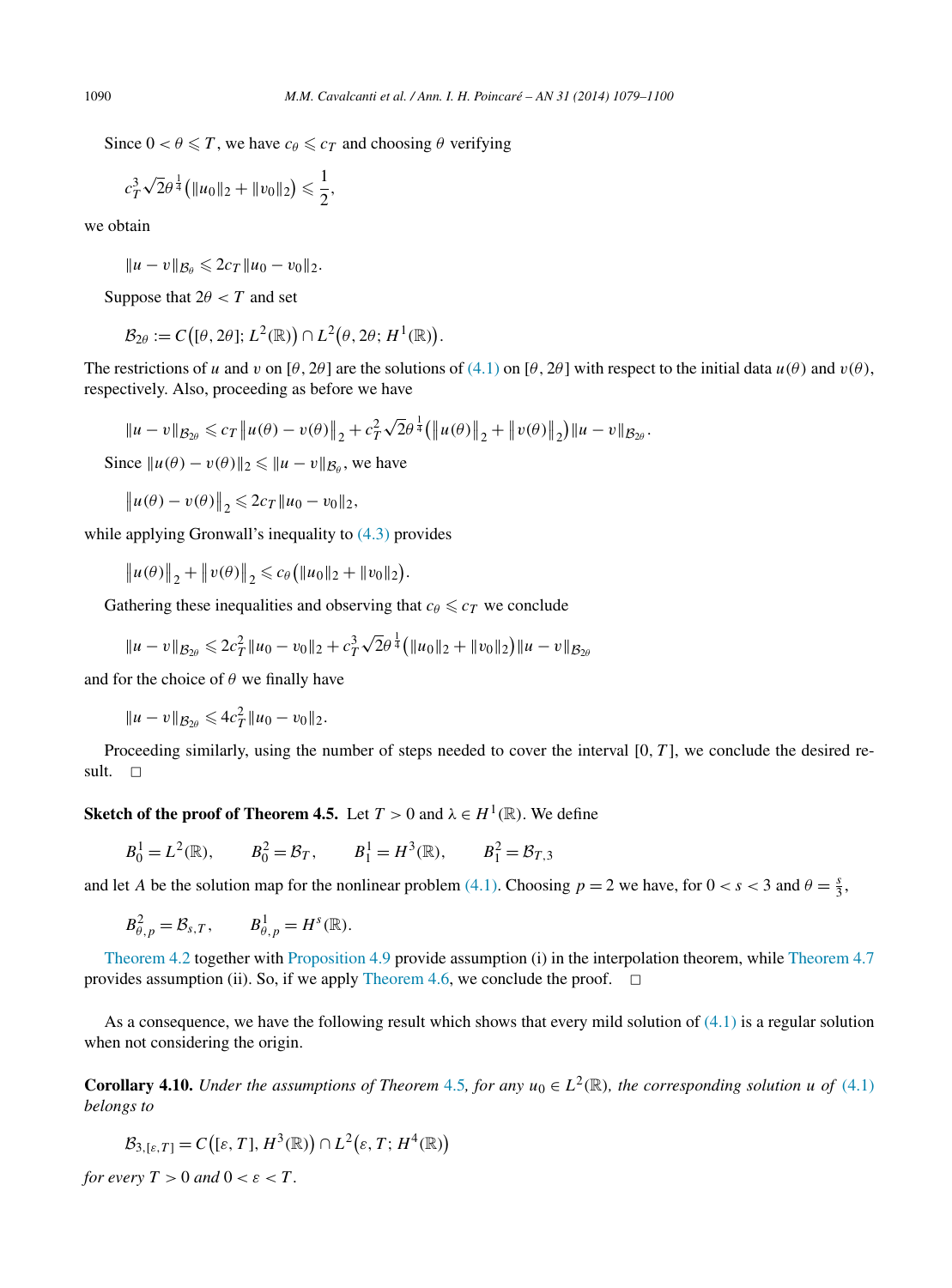<span id="page-12-0"></span>**Proof.** Let  $T > 0$  and  $0 < \varepsilon < T$ . So, for  $u_0 \in L^2(\mathbb{R})$ , it follows from [Theorem 4.5](#page-8-0) that the problem [\(4.1\)](#page-6-0) has a unique solution *u* in the class  $\mathcal{B}_{0,T}$ . So, we have  $u(t) \in H^1(\mathbb{R})$  for almost every  $t \in [0,T]$ . Let  $t_0 \in (0,\varepsilon)$  such that  $u(t_0) \in H^1(\mathbb{R})$ . Applying [Theorem 4.5](#page-8-0) with  $u_0 = u(t_0)$ , we conclude that the restriction of *u* to [ $t_0, T$ ] is the solution

of [\(4.1\),](#page-6-0) with respect to the initial data  $u(t_0)$ , in the class  $\mathcal{B}_{1,\lceil t_0, T \rceil}$ . So, we have that  $u(t) \in H^2(\mathbb{R})$  for almost every  $t \in [t_0, T]$ . Let  $t_1 \in (t_0, \varepsilon)$  such that  $u(t_1) \in H^2(\mathbb{R})$ . It follows from [Theorem 4.5](#page-8-0) that the restriction of *u* to [ $t_1, T$ ] is the solution of [\(4.1\),](#page-6-0) with respect to the initial data  $u(t_1)$ , in the class  $\mathcal{B}_{2,[t_1,T]}$ . Finally, since  $u(t) \in H^3(\mathbb{R})$  for almost every  $t \in [t_1, T]$ , it follows from [Theorem 4.5](#page-8-0) that for  $t_2 \in (t_1, \varepsilon)$  such that  $u(t_2) \in H^3(\mathbb{R})$ , the restriction of *u* to  $[t_2, T]$  is the solution of [\(4.1\),](#page-6-0) with respect to the initial data  $u(t_2)$ , in the class  $B_{3,[t_2,T]}$  and the result follows.  $\Box$ 

## **5. Exponential decay for the nonlinear problem**

The result established in this section is similar to [Proposition 3.3.](#page-5-0) Hence we only sketch the proof. We recall the notation

$$
c_p := \left(1 - \frac{1}{2p}\right) \left(\frac{2}{p}\right)^{\frac{1}{2p-1}} \quad \text{for } 1 \leq p < \infty.
$$

**Theorem 5.1.** Let  $\lambda \in L^{\infty}(\mathbb{R})$ . If there exist a positive number  $\lambda_0$  and a function  $\lambda_1 \in L^p(\mathbb{R})$  for some  $1 \leqslant p < \infty$ *such that*

 $\lambda \geq \lambda_0 + \lambda_1$  *almost everywhere* 

*and*

$$
\|\lambda_1\|_{L^p(\mathbb{R})}<\left(\frac{\lambda_0}{c_p}\right)^{1-\frac{1}{2p}},
$$

*then the problem* [\(4.1\)](#page-6-0) *is exponentially stable and its solutions satisfy the decay estimates*

$$
||u(t)||_{L^2(\mathbb{R})} \le e^{-\lambda' t} ||u_0||_{L^2(\mathbb{R})} \quad \text{for all } t \ge 0
$$

*with*

$$
\lambda' := \lambda_0 - c_p \|\lambda_1\|_{L^p(\mathbb{R})}^{1 + \frac{1}{2p - 1}} > 0.
$$

**Remark 5.2.** The result and its proof are also valid for  $p = \infty$  with  $\lambda' := \lambda_0 - ||\lambda_1||_{L^{\infty}(\mathbb{R})}$ , under the assumption that this value  $\lambda'$  is positive.

**Proof.** We omit the variables as well as the integration limits of the spatial variable. We are going to prove the estimate for smooth solutions, the general case follows by density. It suffices to establish the inequality

$$
\frac{d}{dt}\int |u|^2 dx \leqslant -2\lambda' \|u\|_2^2. \tag{5.1}
$$

From the energy identity we have

$$
\frac{d}{dt} \int |u|^2 dx = -2 \int |\partial_x u|^2 dx - 2 \int \lambda |u|^2 dx
$$
  
\n
$$
\leq -2 \int |\partial_x u|^2 dx - 2\lambda_0 \int |u|^2 dx + 2 \int \lambda_1 |u|^2 dx.
$$
\n(5.2)

Using Hölder's inequality and interpolation we obtain the following estimate:

$$
\int \lambda_1 |u|^2 dx \leqslant 2^{\frac{1}{p}} \|\lambda_1\|_p \|u\|_2^{\frac{2p-1}{2}} \|\partial_x u\|_2^{\frac{2}{2p}} \leqslant c_p \|\lambda_1\|_p^{\frac{2p}{2p-1}} \|u\|_2^2 + \|\partial_x u\|_2^2.
$$
\n(5.3)

Inequalities (5.3) and (5.2) imply (5.1) as desired.  $\Box$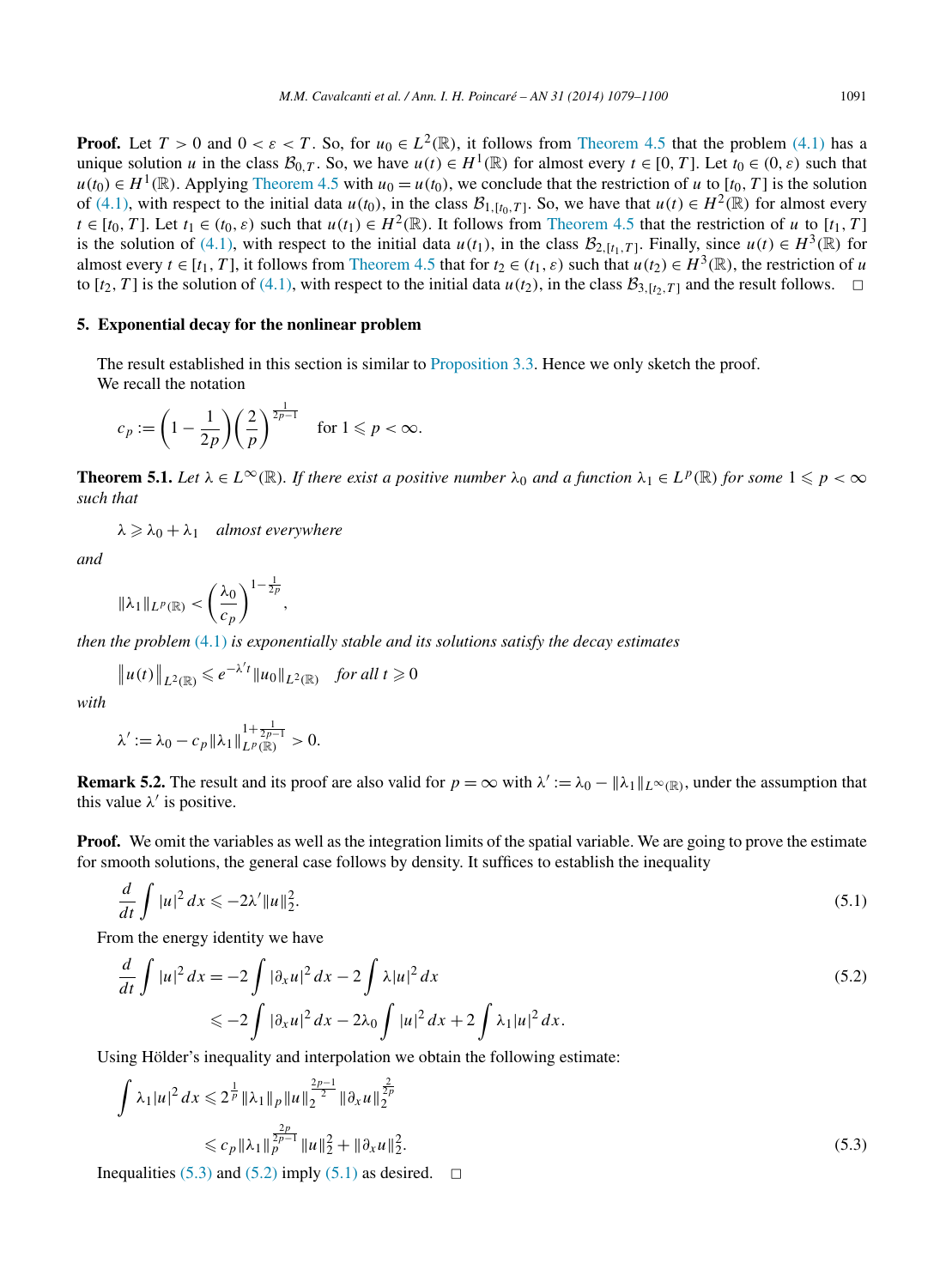<span id="page-13-0"></span>

Fig. 1. Graph of *λ*.

**Corollary 5.3.** Let  $u_0 \in L^2(\mathbb{R})$  and  $\lambda \in L^\infty(\mathbb{R})$  satisfying the assumptions of *[Theorem](#page-12-0)* 5.1. There exists a non-negative *continuous function*  $\alpha_0 : \mathbb{R}^+ \times (0, \infty) \to \mathbb{R}^+$  *such that the corresponding solution u of* [\(4.1\)](#page-6-0)*, given by [Theorem](#page-7-0)* 4.2*, satisfies the inequality*

$$
||u||_{\mathcal{B}_{0,[t,t+T]}} \leq \alpha_0 (||u_0||_2, T) e^{-\lambda' t}
$$

*for all*  $t \geq 0$ *, where we use the notation* 

$$
||u||_{\mathcal{B}_{0,[t,t+T]}} := \sup_{r \in [t,t+T]} ||u(r)||_2 + \left(\int_t^{t+T} ||u_x(r)||_2^2 dr\right)^{\frac{1}{2}}.
$$

**Proof.** We observe that for every  $t \ge 0$ , the restriction of *u* to the interval [*t, t* + *T*], after a change of variable, is a solution of [\(4.1\)](#page-6-0) on [0, T], with respect to the initial data  $u(t)$ . So, applying [Theorem 4.5](#page-8-0) with  $s = 0$  and then [Theorem 5.1](#page-12-0) we conclude that

$$
||u||_{\mathcal{B}_{0,[t,t+T]}} \leq C(||u(t)||_2) ||u(t)||_2 \leq C(||u_0||_2 e^{-\lambda' t}) ||u_0||_2 e^{-\lambda' t}
$$
  

$$
\leq C(||u_0||_2) ||u_0||_2 e^{-\lambda' t}. \qquad \Box
$$

**Example 5.4.** Let us consider  $\lambda_0$ ,  $R > 0$  and  $\lambda \in L^\infty(\mathbb{R})$  given by

$$
\lambda(x) = \begin{cases} \lambda_0, & |x| \ge R, \\ -\lambda_0, & |x| < R; \end{cases}
$$

according to Fig. 1.

Let us try to apply [Theorem](#page-12-0) 5.1 with the function  $\lambda_1 : \mathbb{R} \to \mathbb{R}$  given by

$$
\lambda_1(x) = \begin{cases} 0, & |x| \ge R, \\ -\alpha, & |x| < R, \end{cases}
$$

where  $\alpha > 0$ .

We have  $\lambda_1 \in L^p(\mathbb{R})$  with  $\|\lambda_1\|_p = \alpha(2R)^{\frac{1}{p}}$  for every  $p \in [1, \infty)$ . In order to apply the theorem we must choose  $\alpha$  appropriately. We need

$$
\lambda(x) \geqslant \lambda_0 + \lambda_1(x) \quad \text{a.e. in } \mathbb{R} \quad \Longleftrightarrow \quad 2\lambda_0 \leqslant \alpha
$$

and

$$
\|\lambda_1\|_p < \left(\frac{\lambda_0}{c_p}\right)^{1-\frac{1}{2p}} \quad \Longleftrightarrow \quad \alpha^p < \frac{1}{2R} \left(\frac{\lambda_0}{c_p}\right)^{p-\frac{1}{2}}.
$$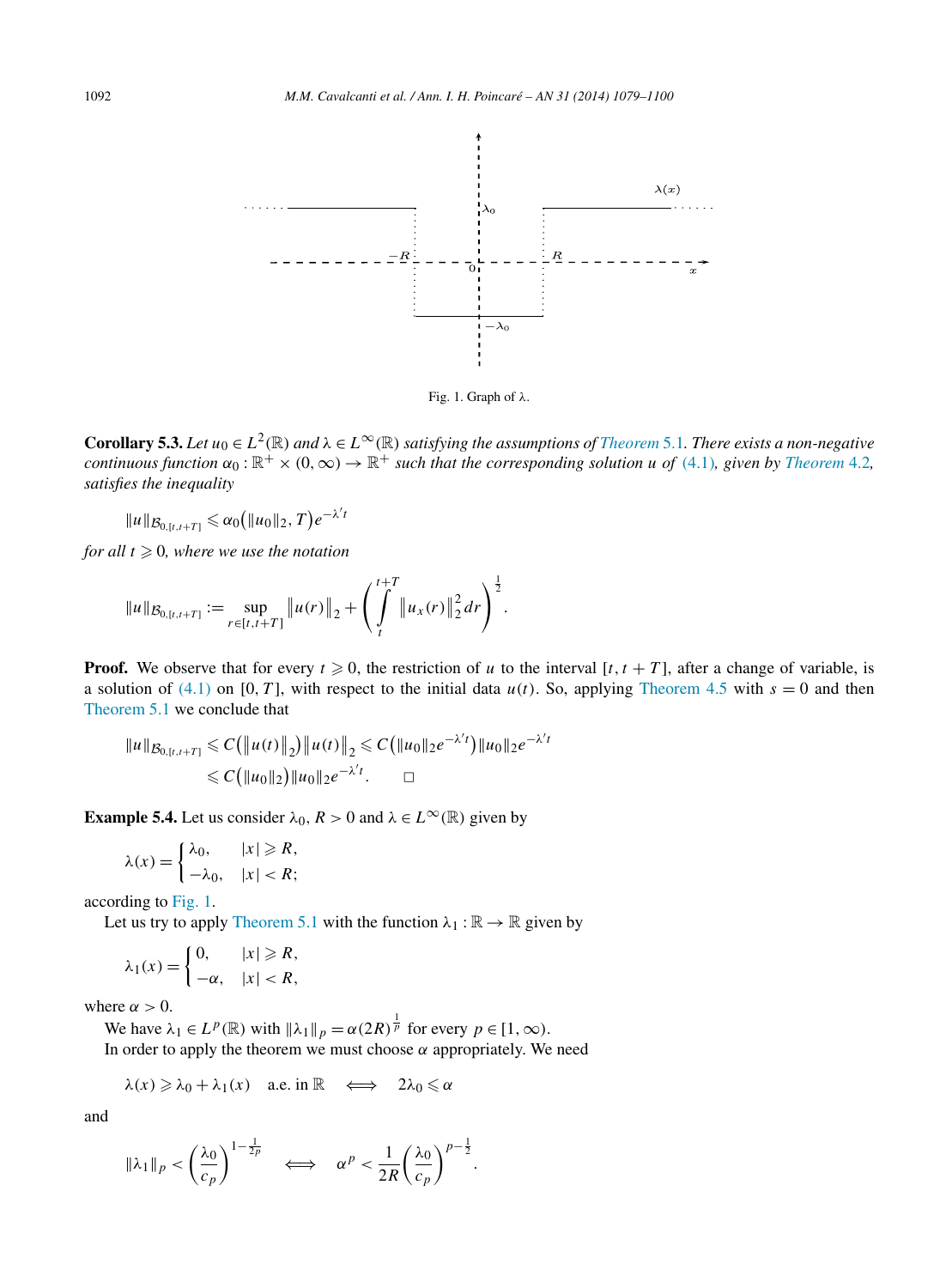<span id="page-14-0"></span>Hence [Theorem 5.1](#page-12-0) applies with  $\lambda_0 = \alpha/2$  if

$$
2^{p+1}(c_p)^{p-\frac{1}{2}}\lambda_0^{\frac{1}{2}}R < 1.
$$

This example shows that we may consider indefinite damping mechanisms assuming negative values in arbitrarily big intervals.

#### **6. Exponential decay for the nonlinear problem in**  $H<sup>s</sup>(\mathbb{R})$

In Section [5](#page-12-0) we present an exponential decay result for the solutions of  $(4.1)$  in the  $L^2(\mathbb{R})$  space. Our objective here is to extend this result to any solution of [\(4.1\)](#page-6-0) in  $H^s(\mathbb{R})$ , with  $0 \le s \le 3$ .

The main result of this section is the following.

**[Theorem](#page-12-0) 6.1.** Let  $0 \le s \le 3$  and  $\lambda \in H^1(\mathbb{R})$  satisfying the assumptions of Theorem 5.1. Then there exist a time  $T_0 > 0$ *and a positive constant*  $v > 0$  *such that for every*  $u_0 \in H^s(\mathbb{R})$  *the corresponding solution*  $u$  *of* [\(4.1\)](#page-6-0) *satisfies* 

$$
\|u(t)\|_{H^{s}(\mathbb{R})}\leq \beta(T_0,\|u_0\|_2)e^{-\nu t}\|u_0\|_{H^{s}(\mathbb{R})},\quad \text{for }t\geq T_0,
$$

*where*  $\beta$  :  $(0, \infty) \times \mathbb{R}^+$   $\rightarrow \mathbb{R}^+$  *is a continuous function, nondecreasing in its second variable.* 

Before proving our main result, let us consider first the linear problem given by

$$
\begin{cases} v_t + u_{xxx} - v_{xx} + \lambda v + (vu)_x = 0 & \text{in } \mathbb{R} \times (0, \infty), \\ v(0) = v_0 & \text{in } \mathbb{R}. \end{cases}
$$
 (6.1)

For this problem we establish the following proposition:

**Proposition 6.2.** Let  $T > 0$  and  $\lambda \in L^{\infty}(\mathbb{R})$ . For each  $u \in \mathcal{B}_{0,T}$  and  $v_0 \in L^2(\mathbb{R})$ , the problem (6.1) admits a unique *solution v* in the class  $\mathcal{B}_{0,T}$ . Also, there exist a time  $T_0 > 0$  and a continuous function  $\sigma : (0,\infty) \times \mathbb{R}^+ \to \mathbb{R}^+$ , *nondecreasing in its second variable, such that*

$$
||v||_{\mathcal{B}_{0,T}} \leq \sigma(T, ||u||_{\mathcal{B}_{0,T}}) ||v_0||_2. \tag{6.2}
$$

**Proof.** The proof of the existence follows the steps of [Theorem 4.2.](#page-7-0) Let us prove inequality (6.2). We start by multiplying Eq. (6.1) by *v* and perform integration by parts. Then, we have (we are going to omit the variables for simplicity)

$$
\frac{d}{dt} ||v||_2^2 + 2||v_x||_2^2 = -2 \int_{\mathbb{R}} \lambda v^2 dx - \int_{\mathbb{R}} (vu)_x v dx \le ||\lambda||_{\infty} ||v||_2^2 + \int_{\mathbb{R}} u \frac{1}{2} (v^2)_x dx
$$
  

$$
\le ||\lambda||_{\infty} ||v||_2^2 + ||u||_2 \left|| \frac{1}{2} (v^2)_x \right||_2.
$$

Now, integrating over [0, t] for  $t \leq T$  we will find

$$
||v(t)||_2^2 + 2\int_0^t ||v_x(s)||_2^2 ds \le 2||\lambda||_\infty \int_0^t ||v(s)||_2^2 ds + ||v_0||_2^2 + 2||u||_{\mathcal{B}_{0,T}} \int_0^t ||\frac{1}{2}(v(s)^2)_x|| dx.
$$

**Since** 

$$
\int_{0}^{t} \left\| \frac{1}{2} (v(s)^{2})_{x} \right\|_{2} dt = \int_{0}^{t} \left\| v(s) v_{x}(s) \right\|_{2} ds
$$
  

$$
\leqslant \int_{0}^{t} \left\| v(s) \right\|_{\infty} \left\| v_{x}(s) \right\|_{2} ds
$$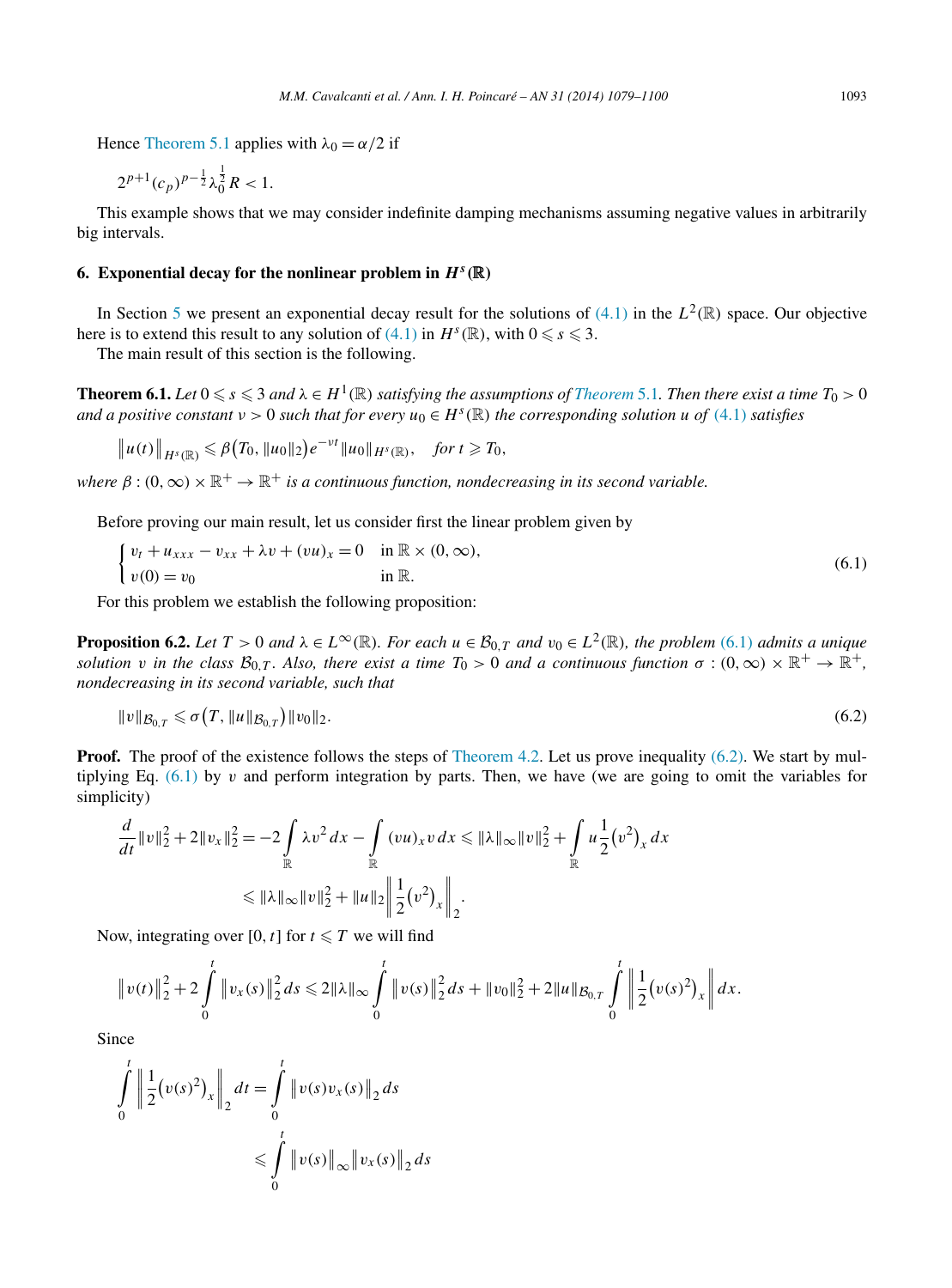<span id="page-15-0"></span>
$$
\leq \sqrt{2} \int_{0}^{t} \|v(t)\|_{2}^{\frac{1}{2}} \|v_{x}(s)\|_{2}^{\frac{3}{2}} ds
$$
  

$$
\leq \sqrt{2} \left( \int_{0}^{t} \|v(s)\|_{2}^{2} ds \right)^{\frac{1}{4}} \left( \int_{0}^{t} \|v_{x}(s)\|_{2}^{2} ds \right)^{\frac{3}{4}}
$$
  

$$
\leq \frac{\sqrt{2}}{4\eta^{4}} \int_{0}^{t} \|v(s)\|_{2}^{2} ds + \frac{3\sqrt{2}\eta^{\frac{4}{3}}}{4} \int_{0}^{t} \|v_{x}(s)\|_{2}^{2} ds
$$

where  $\eta = (\frac{\sqrt{2}}{3||u||_p})$  $\frac{\sqrt{2}}{3||u||_{\mathcal{B}_{0,T}}}$ )<sup> $\frac{3}{4}$ </sup>, we arrive at

$$
\|v(t)\|_2^2 + \int_0^t \|v_x(s)\|_2^2 ds \leqslant \left[2\|\lambda\|_{\infty} + \frac{3^3\|u\|_{\mathcal{B}_{0,T}}^4}{4}\right] \int_0^t \left\{\|v(s)\|_2^2 + \int_0^s \|v_x(r)\|_2^2 dr\right\} ds + \|v_0\|_2^2.
$$

Finally, employing Gronwall's inequality we conclude

$$
||v(t)||_2^2 + \int_0^t ||v_x(s)||_2^2 ds \le ||v_0||_2^2 e^{(2||\lambda||_{\infty} + \frac{3^3 ||u||_{B_{0,T}}^4}{4})t},
$$

for every  $t \in [0, T]$ . Estimate [\(6.2\)](#page-14-0) follows directly from the above inequality.  $\Box$ 

We also need a lemma.

**Lemma 6.3.** *There exists a positive constant c such that the following estimate holds in*  $H^3(\mathbb{R})$ :

$$
\frac{1}{c} ||f||_{H^3(\mathbb{R})} \leq ||f||_2 + ||\partial_x^3 f||_2.
$$

**Proof.** It is sufficient to show that

 $\left\| \partial_x^i f \right\|_2 \leq c_i \left( \|f\|_2 + \left\| \partial_x^3 f \right\|_2 \right)$ 

for  $i = 1, 2$  with suitable constants  $c_i$ . Since we have

$$
\|\partial_x^1 f\|_2 \leq c_1 \|\partial_x^3 f\|_2^{\frac{1}{3}} \|f\|_2^{\frac{2}{3}}
$$
 and  $\|\partial_x^2 f\|_2 \leq c_2 \|\partial_x^3 f\|_2^{\frac{2}{3}} \|f\|_2^{\frac{1}{3}}$ 

by the Gagliardo–Nirenberg inequality (see Ponce and Linares [\[28\],](#page-21-0) p. 50), the required estimates follow by applying Young's inequality:

$$
\|\partial_x^1 f\|_2 \leqslant \frac{c_1}{3} \|\partial_x^3 f\|_2 + \frac{2c_1}{3} \|f\|_2 \quad \text{and} \quad \|\partial_x^2 f\|_2 \leqslant \frac{2c_1}{3} \|\partial_x^3 f\|_2 + \frac{c_2}{3} \|f\|_2.
$$

We may now proceed the proof of the main result.

**Proof of Theorem 6.1.** Case  $s = 0$  was proved in [Theorem 5.1.](#page-12-0) Let us assume for a while that the result holds for  $s = 3$ , i.e. there exist a time  $T_0 > 0$ , a constant  $\lambda'' > 0$  and a continuous function  $\alpha_3 : (0, \infty) \times \mathbb{R}^+ \to \mathbb{R}^+$ , nondecreasing in its second variable, such that for every  $u_0 \in H^3(\mathbb{R})$  the corresponding solution *u* satisfy the estimate

$$
||u(t)||_{H^{3}(\mathbb{R})} \leq \alpha_{3}(T_{0}, ||u_{0}||_{2})e^{-\lambda''t}||u_{0}||_{H^{3}(\mathbb{R})}
$$
\n(6.3)

for every  $t \geq T_0$ .

Therefore, for  $0 < s < 3$  and  $u_0 \in H^s(\mathbb{R})$ , it follows from [Theorem 4.5](#page-8-0) that there exists a unique solution *u* of [\(4.1\)](#page-6-0) in the class  $\mathcal{B}_{s,T}$  for every  $T > 0$ . Also, if  $0 < \varepsilon < T$  then it follows from [Corollary 4.10](#page-11-0) that *u* belongs to  $\mathcal{B}_{3,[\varepsilon,T]}$ . On the other hand, using the interpolation inequality (see  $[27]$ , Eq.  $(2.43)$ , p. 19) we have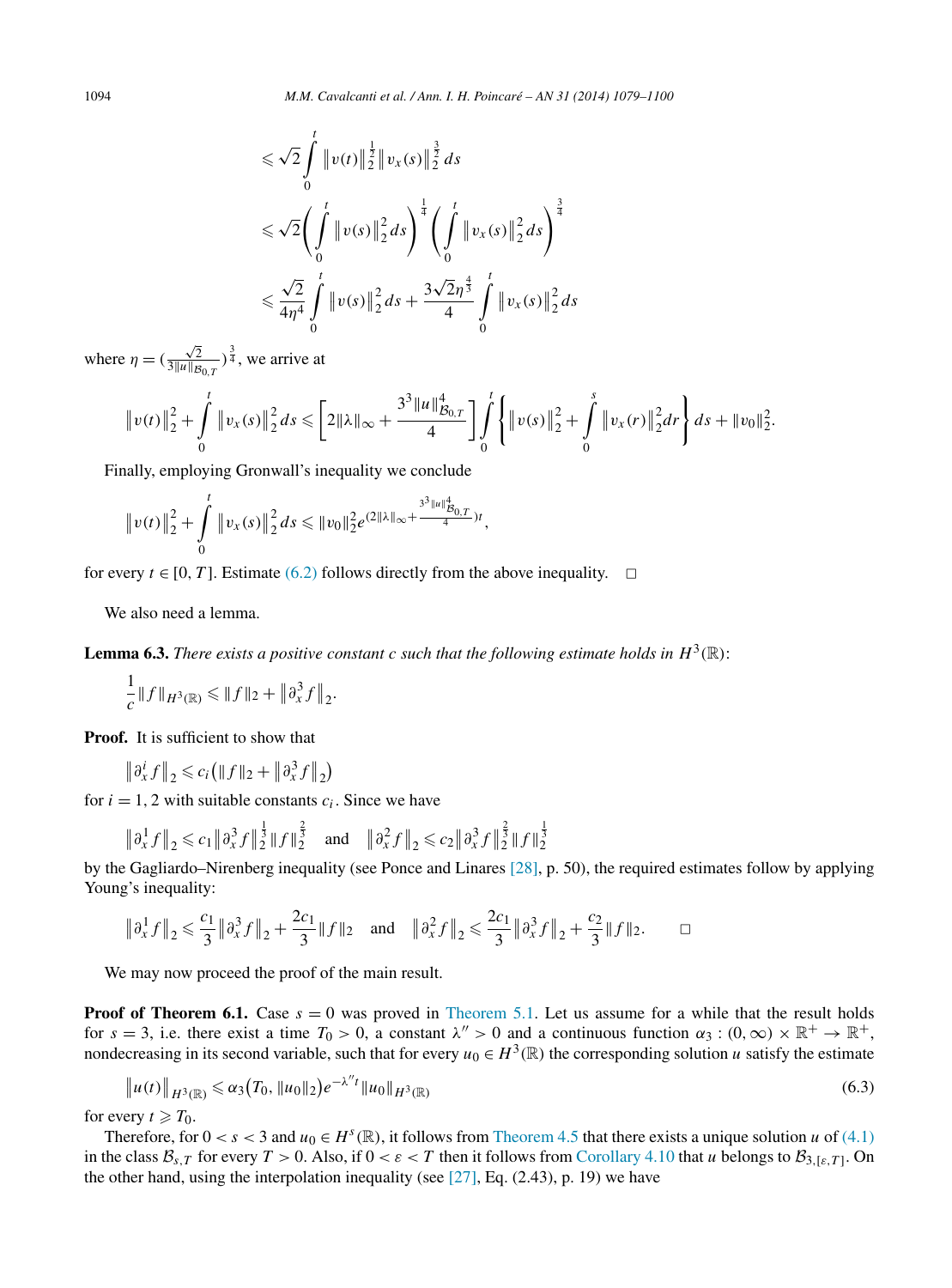<span id="page-16-0"></span>
$$
\|u(t)\|_{H^{s}(\mathbb{R})} \leq C \|u(t)\|_{2}^{1-\frac{s}{3}} \|u(t)\|_{H^{3}(\mathbb{R})}^{\frac{s}{3}}, \quad t \geq s,
$$

where  $C > 0$  is a constant which comes from interpolation. Combining this estimate with [\(6.3\)](#page-15-0) and [Theorem 5.1](#page-12-0) we conclude that

$$
\|u(t)\|_{H^{s}(\mathbb{R})}\leq \beta(T, \|u_0\|_2)e^{-\nu t}\|u_0\|_{H^{s}(\mathbb{R})}, \quad t\geq T_0,
$$

where

$$
\beta\big(T_0, \|u_0\|_2\big) = C\alpha_3\big(T_0, \|u(\varepsilon)\|_2\big)^{\frac{5}{3}}\|u_0\|_2^{-\frac{5}{3}}\|u(\varepsilon)\|_{H^3(\mathbb{R})}^{\frac{5}{3}}
$$

and  $\nu = \lambda'(1 - \frac{s}{3}) + \frac{\lambda''s}{3}$ .

So, it only remains to prove [\(6.3\).](#page-15-0) We start by considering  $u_0 \in H^3(\mathbb{R})$  and *u* the corresponding solution of [\(4.1\).](#page-6-0) Therefore, it follows from [Lemma 6.3](#page-15-0) and [Theorem 5.1](#page-12-0) that

$$
\frac{1}{c} ||u(t)||_{H^{3}(\mathbb{R})} \le ||u(t)||_{2} + ||\partial_{x}^{3}u(t)||_{2}
$$
  
  $\le e^{-\lambda' t} ||u_{0}||_{2} + ||\partial_{x}^{3}u(t)||_{2}, \text{ for all } t \ge 0.$  (6.4)

Inequality (6.4) above shows that we just need to establish an exponential estimate for the third derivative in space of  $u(t)$ . In order to do that, we consider Eq.  $(4.1)$  and observe that

$$
\left\|\partial_x^3 u(t)\right\|_{H^3(\mathbb{R})} \leqslant \left\|u_t(t)\right\|_2 + \left\|\partial_x^2 u(t)\right\|_2 + \left\|\lambda u(t)\right\|_2 + \left\|\frac{1}{2}\left(u(t)^2\right)_x\right\|_2, \quad t \geqslant 0.
$$

First, it is easy to see that

$$
\|\lambda u(t)\|_2 \le \|\lambda\|_{\infty} \|u(t)\|_2, \quad \text{for all } t \ge 0,
$$

since  $\lambda \in H^1(\mathbb{R})$ .

The nonlinear term is estimated using  $(3.7)$  and Young's inequality as described below

$$
\left\| \frac{1}{2} (u(t)^2)_x \right\|_2 = \|u(t)u_x(t)\|_2
$$
  
\n
$$
\leq \|u(t)\|_\infty \|u_x(t)\|_2
$$
  
\n
$$
\leq 2^{\frac{1}{2}} \|u(t)\|_2^{\frac{1}{2}} \|\partial_x^1 u(t)\|_2^{\frac{1}{2}} \|\partial_x^1 u(t)\|_2
$$
  
\n
$$
\leq 2^{-\frac{1}{2}} \|u(t)\|_2 \|\partial_x^1 u(t)\|_2 + 2^{-\frac{1}{2}} \|\partial_x^1 u(t)\|_2^2
$$
  
\n
$$
\leq 2^{-\frac{3}{2}} \|u(t)\|_2^2 + (2^{-\frac{3}{2}} + 2^{-\frac{1}{2}}) \|\partial_x^1 u(t)\|_2^2.
$$

Therefore

$$
\|\partial_x^3 u(t)\|_2 \le \|u_t(t)\|_2 + \|\partial_x^2 u(t)\|_2 + \|\lambda\|_{\infty} \|u(t)\|_2 + 2^{-\frac{3}{2}} \|u(t)\|_2^2
$$
  
+  $(2^{-\frac{3}{2}} + 2^{-\frac{1}{2}}) \|\partial_x^1 u(t)\|_2^2, \quad t \ge 0.$ 

The first and second space-derivatives of  $u(t)$  are estimated as in the proof of [Lemma 6.3](#page-15-0) by using an appropriate Young's inequality

$$
\begin{aligned} &\left\|\partial_{x}^{1}u(t)\right\|_{2}^{2} \leq \frac{2c_{1}^{2}\gamma^{\frac{3}{2}}}{3}\left\|\partial_{x}^{3}u(t)\right\|_{2}+\frac{c_{1}^{2}}{3\gamma^{3}}\left\|u(t)\right\|_{2}^{4},\\ &\left\|\partial_{x}^{2}u(t)\right\|_{2} \leq \frac{2c_{2}\gamma^{\frac{3}{2}}}{3}\left\|\partial_{x}^{3}u(t)\right\|_{2}+\frac{c_{2}}{3\gamma^{3}}\left\|u(t)\right\|_{2}, \end{aligned}
$$

where  $\gamma$  is a positive real number that will be determinated later.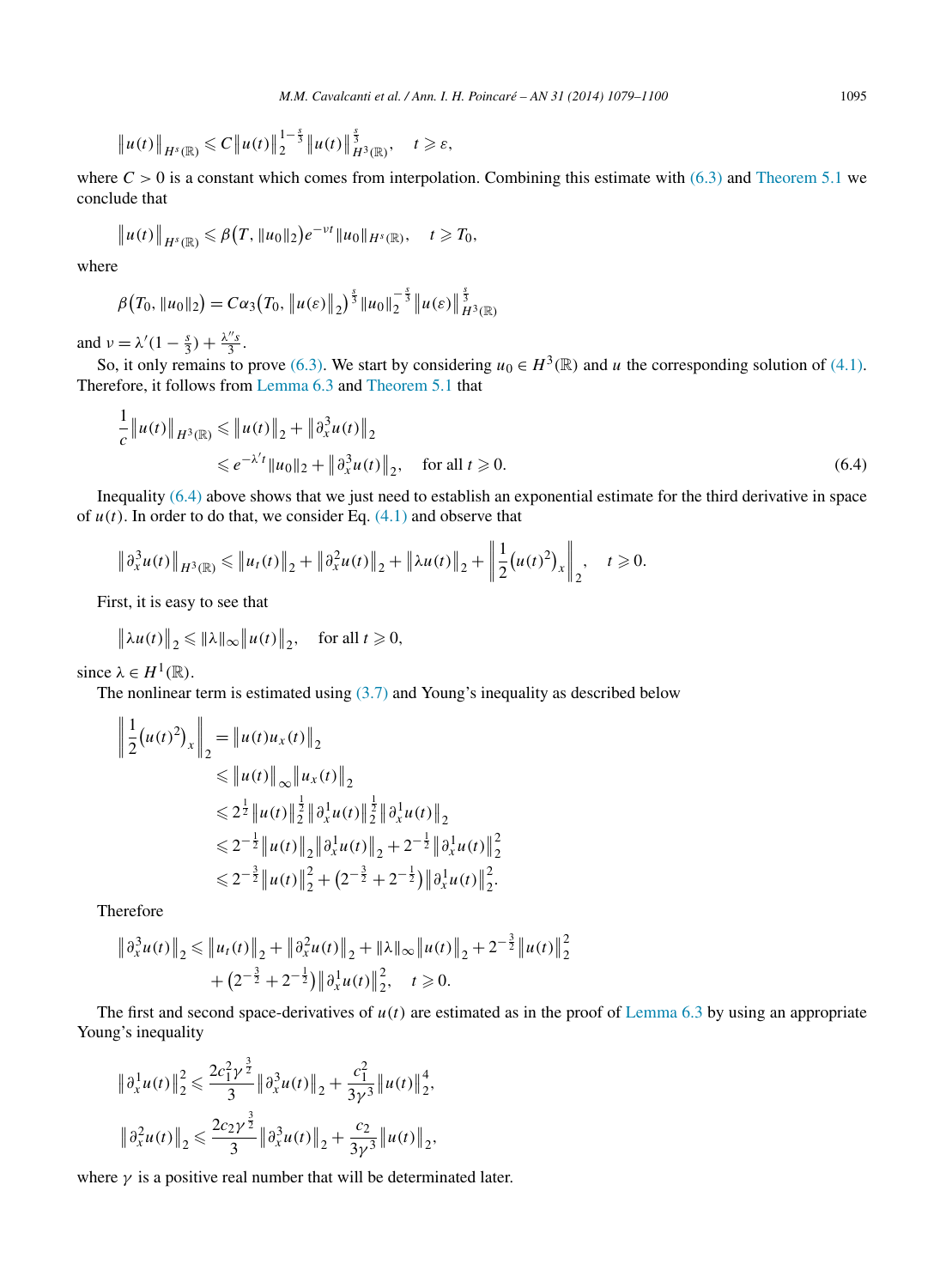<span id="page-17-0"></span>Using this estimates we arrive at

$$
\begin{aligned} \left\| \partial_x^3 u(t) \right\|_2 &\leq \left\| u_t(t) \right\|_2 + \left( \|\lambda\|_\infty + \frac{c_2}{3\gamma^3} \right) \left\| u(t) \right\|_2 + \frac{c_1^2}{3\gamma^3} \left\| u(t) \right\|_2^4 \\ &+ \left( \frac{(2^{-\frac{1}{2}} + 2^{\frac{1}{2}})c_1^2}{3} + \frac{2c_2}{3} \right) \gamma^{\frac{3}{2}} \left\| \partial_x^3 u(t) \right\|_2, \end{aligned}
$$

from which follows that

$$
c(\gamma) \left\| \partial_x^3 u(t) \right\|_2 \le \left\| u_t(t) \right\|_2 + \left( \|\lambda\|_\infty + \frac{c_2}{3\gamma^3} \right) \left\| u(t) \right\|_2 + \frac{c_1^2}{3\gamma^3} \left\| u(t) \right\|_2^4
$$

where

$$
c(\gamma) = 1 - \gamma^{\frac{3}{2}} \frac{(2^{-\frac{1}{2}} + 2^{\frac{1}{2}})c_1^2 + 2c_2}{3}.
$$

So, choosing  $\gamma = (\frac{3}{(2^{-\frac{1}{2}} + 2^{\frac{1}{2}})c_1^2 + 2c_2})$  $2^{\frac{2}{3}}$  we have  $c(\gamma) = \frac{1}{2}$  and then

$$
\left\|\partial_x^3 u(t)\right\|_2 \leq 2\left\|u_t(t)\right\|_2 + \left(2\|\lambda\|_\infty + \frac{2c_2}{3\gamma^3}\right) \left\|u(t)\right\|_2 + \frac{2c_1^2}{3\gamma^3} \left\|u(t)\right\|_2^4, \quad t \geq 0. \tag{6.5}
$$

At this point, we turn our attention to the first time-derivative of *u*. Since [Theorem 5.1](#page-12-0) can be applied to *u*, the previous inequality shows that we just need to show an exponential estimate for the first time derivative. In order to do that, inspired by the ideas of Proposition 3.9 in Rosier and Zhang's [\[22\],](#page-21-0) we proceed as follows.

Let  $T > 0$  be fixed. Since *u* is given by [Theorem 4.5,](#page-8-0) it follows from [Proposition 6.2](#page-14-0) that  $v = u_t$  is the solution of the problem [\(6.1\),](#page-14-0) with  $v_0 = -u_{0xxx} + u_{0xx} - \lambda u_0 - u_0 u_{0x} \in L^2(\mathbb{R})$ . Furthermore, for every  $t \ge 0$ , it follows from the semigroup property that  $v^t(s) = v(t + s)$  is the solution of [\(6.1\)](#page-14-0) with  $v^t(0) = v(t)$ . So, observing that

$$
\|v^t\|_{\mathcal{B}_{0,T}} = \sup_{s \in [0,T]} \|v^t(s)\|_2 + \|v^t_x\|_{L^2(0,T;L^2(\mathbb{R}))}
$$
  

$$
= \sup_{s \in [0,T]} \|v(t+s)\|_2 + \left(\int_0^T \|v_x(t+s)\|_2^2 ds\right)^{\frac{1}{2}}
$$
  

$$
= \sup_{r \in [t,t+T]} \|v(r)\|_2 + \left(\int_t^{t+T} \|v_x(r)\|_2^2 dr\right)^{\frac{1}{2}}
$$
  

$$
:= \|v\|_{\mathcal{B}_{0,[t,t+T]}}, \quad t \ge 0,
$$

we apply inequality  $(6.2)$  and conclude

$$
||v||_{\mathcal{B}_{0,[t,t+T]}} \leq \sigma\big(T, ||u||_{\mathcal{B}_{0,[t,t+T]}}\big) ||v(t)||_2, \quad t \geq 0. \tag{6.6}
$$

Let us now denote  $v_1(t) = S(t)v_0, t \ge 0$ , where  $\{S(t)\}_{t \ge 0}$  is the semigroup generated by the linear operator *A* from Section [4.](#page-6-0) Then,  $v_1$  is the solution of

$$
\begin{cases} v_{1t} + v_{1xxx} - v_{1xx} + \lambda v_1 = 0 & \text{in } \mathbb{R} \times (0, \infty), \\ v_1(0) = v_0 & \text{in } \mathbb{R}. \end{cases}
$$

Since  $\lambda$  satisfies the assumptions of [Proposition 3.3,](#page-5-0) we have the following exponential estimate for  $v_1$ 

$$
||v_1(t)||_2 \le e^{-\lambda' t} ||v_0||_2, \quad t \ge 0.
$$

Now, let us define  $v_2(t) = \int_0^t S(t-s)[v(s)u(s)]_x ds$ , for  $t \ge 0$ . Since  $\{S(t)\}_{t \ge 0}$  is a semigroup of contractions, we estimate  $v_2(T)$  in  $L^2(\mathbb{R})$  using [\(3.7\)](#page-5-0) and Hölder inequality as follows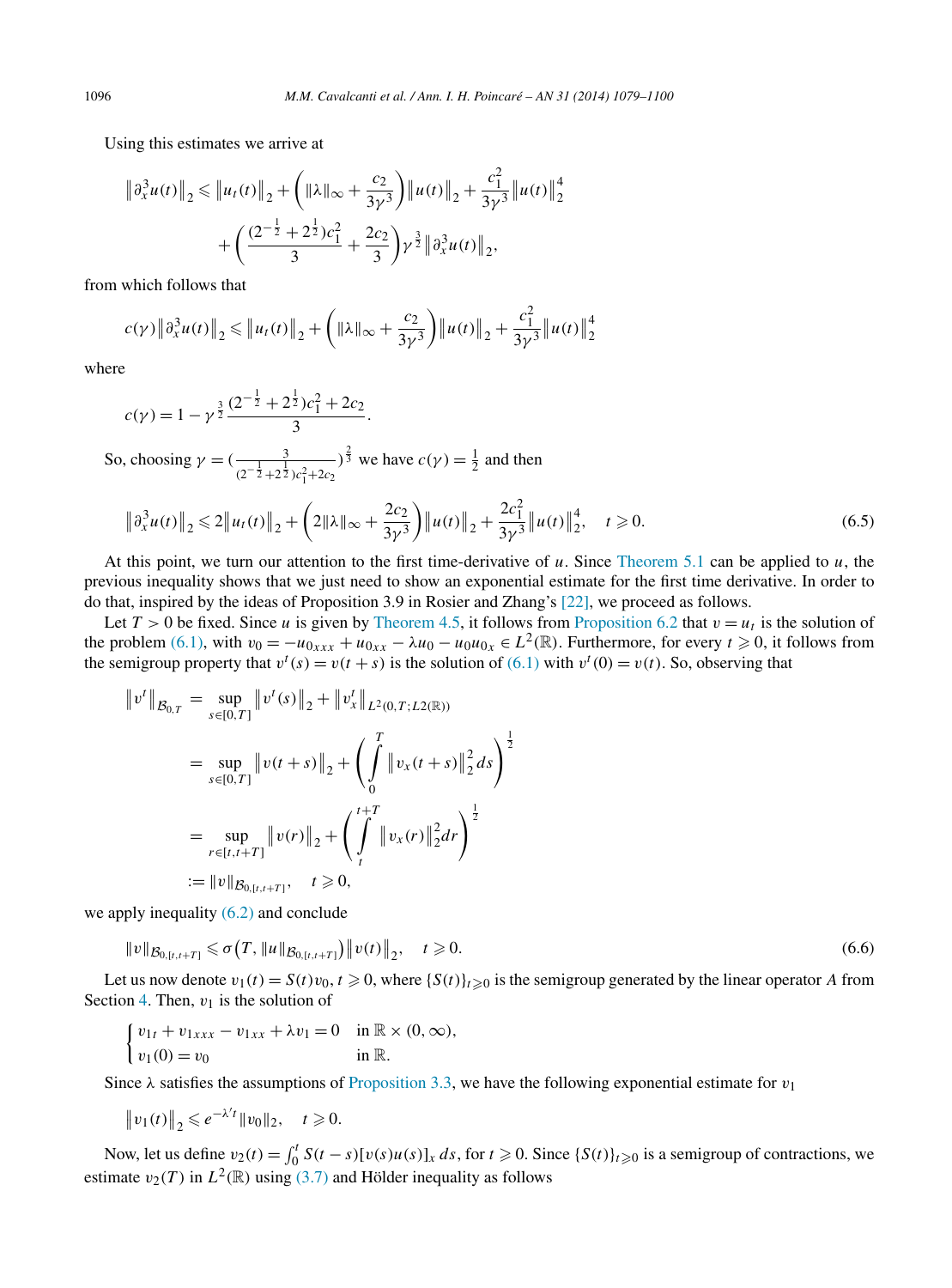$$
\|v_2(T)\|_2 \leq \int_0^T \|v_x(t)u(t)\|_2 + \|v(t)u_x(t)\|_2 dt
$$
  

$$
\leq 2^{\frac{1}{2}} \int_0^T \|v_x(t)\|_2 \|u(t)\|_2^{\frac{1}{2}} \|u_x(t)\|_2^{\frac{1}{2}} dt + 2^{\frac{1}{2}} \int_0^T \|u_x(t)\|_2 \|v(t)\|_2^{\frac{1}{2}} \|v_x(t)\|_2^{\frac{1}{2}} dt
$$
  

$$
\leq 2^{\frac{3}{2}} T^{\frac{1}{4}} \|v\|_{\mathcal{B}_{0,T}} \|u\|_{\mathcal{B}_{0,T}}.
$$

In the last step we have used the estimate

$$
\int_{0}^{T} \|v_{x}(t)\|_{2} \|u(t)\|_{2}^{\frac{1}{2}} \|u_{x}(t)\|_{2}^{\frac{1}{2}} dt
$$
\n
$$
\leqslant \left(\int_{0}^{T} \|v_{x}(t)\|_{2}^{2} dt\right)^{1/2} \left(\int_{0}^{T} \|u(t)\|_{2}^{2} dt\right)^{1/4} \left(\int_{0}^{T} \|u_{x}(t)\|_{2}^{2} dt\right)^{1/4}
$$
\n
$$
\leqslant \|v\|_{\mathcal{B}_{0,T}} T^{1/4} \|u\|_{\mathcal{B}_{0,T}}^{1/2} \|u\|_{\mathcal{B}_{0,T}}^{1/2}
$$

and the analogous estimate for the second integral.

Therefore, this two estimates combined with the expression of *v*

$$
v(t) = S(t)v_0 - \int_0^t S(t-s) [u(s)v(s)]_x ds, \quad t \geq 0,
$$

leads to the following estimate for  $v(T)$ 

$$
\|v(T)\|_2 \le \|v_1(T)\|_2 + \|v_2(T)\|_2
$$
  
\n
$$
\le e^{-\lambda'T} \|v_0\|_2 + 2^{\frac{3}{2}} T^{\frac{1}{4}} \|v\|_{\mathcal{B}_{0,T}} \|u\|_{\mathcal{B}_{0,T}}
$$
  
\n
$$
\le [e^{-\lambda'T} + 2^{\frac{3}{2}} T^{\frac{1}{4}} \|u\|_{\mathcal{B}_{0,T}} \sigma_T \left(\|u\|_{\mathcal{B}_{0,T}}\right) \|v_0\|_2.
$$

For each  $n \in \mathbb{N}$ , let us define  $y_n = v(\cdot, nT)$ . If  $w_n$  is the solution of the problem

$$
\begin{cases} w_{nt} + w_{nxxx} - w_{nxx} + \lambda w_n + \left[ u^{nT} w_n \right]_x = 0 & \text{in } \mathbb{R} \times (0, \infty), \\ w_n(0) = y_n & \text{in } \mathbb{R}, \end{cases}
$$

where  $u^{nT}(x, t) = u(x, t + nT)$ , for all  $t \ge 0$  and  $x \in \mathbb{R}$ , then  $w_n(t) = v^{nT}(t) = v(t + nT)$ , for every  $t \in [0, T]$  and any  $n \in \mathbb{N}$ . In particular, we have  $w_n(t) = v^{nT}(T) = v((n+1)T) = y_{n+1}$ , for each  $n \in \mathbb{N}$ , and proceeding as we have done for  $v_1$  and  $v_2$  we have

$$
\|y_{n+1}\|_2 = \|w_n(T)\|_2
$$
  
\n
$$
\leq \|S(T)y_n\|_2 + \left\| \int_0^T S(T-s) [u^{nT}(s)w_n(s)]_x ds \right\|_2
$$
  
\n
$$
\leq e^{-\lambda' T} \|y_n\|_2 + 2^{\frac{3}{2}} T^{\frac{1}{4}} \|u^{nT}\|_{\mathcal{B}_{0,T}} \|v^{nT}\|_{\mathcal{B}_{0,T}}
$$
  
\n
$$
= e^{-\lambda' T} \|y_n\|_2 + 2^{\frac{3}{2}} T^{\frac{1}{4}} \|u\|_{\mathcal{B}_{0,[nT,(n+1)T]}} \|v\|_{\mathcal{B}_{0,[nT,(n+1)T]}}\
$$
  
\n
$$
\leq e^{-\lambda' T} \|y_n\|_2 + 2^{\frac{3}{2}} T^{\frac{1}{4}} \|u\|_{\mathcal{B}_{0,[nT,(n+1)T]}} \sigma(T, \|u\|_{\mathcal{B}_{0,[nT,(n+1)T]}}) \|v(nT)\|_2
$$
  
\n
$$
\leq [e^{-\lambda' T} + 2^{\frac{3}{2}} T^{\frac{1}{4}} \|u\|_{\mathcal{B}_{0,[nT,(n+1)T]}} \sigma(T, \|u\|_{\mathcal{B}_{0,[nT,(n+1)T]}})) \|y_n\|_2
$$

for  $n = 0, 1, 2, \ldots$  and  $T > 0$ .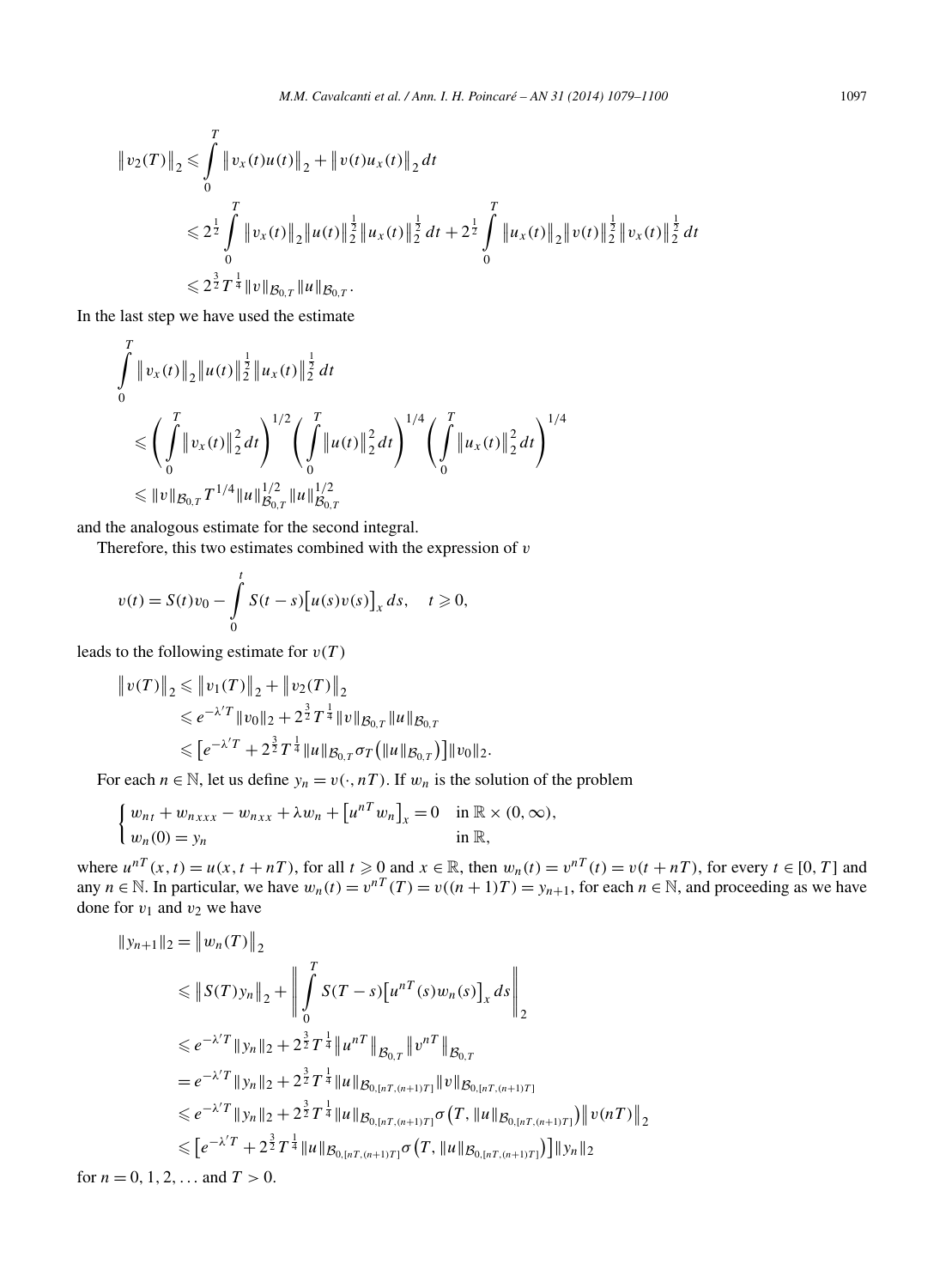Choosing  $T > 0$  such that

$$
\alpha_T = e^{-\lambda T} < 1,
$$

we may determine *β >* 0 for what

$$
0 < r := \alpha_T + 2^{\frac{3}{2}} T^{\frac{1}{4}} \beta \sigma(T, \beta) < 1.
$$

Indeed, it is possible since  $0 < \alpha_T < 1$  and  $\beta\sigma(T, \beta) \to 0$  as long  $\beta \to 0$ . Note that *r* depends only on *T*, once  $\beta$ depends only on *T* .

Now, using [Corollary](#page-13-0) 5.3 we have

$$
||u||_{\mathcal{B}_{0,[t,t+T]}} \leq \alpha_0(T, ||u_0||_2) e^{-\lambda' t}, \quad t \geq 0,
$$

where the function  $\alpha_0$  is given by  $\alpha_0(x, y) = 2e^{\|\lambda\| \infty x}y$  for every  $x, y \ge 0$ . Then, for  $N > 0$  sufficiently large we have

 $\alpha_0(T, \|u_0\|_2) e^{-\lambda'NT} \leq \beta.$ 

So, for such value of *N* we have

$$
||u||_{\mathcal{B}_{0,[nT,(n+1)T]}} \leqslant \alpha_0(T, ||u_0||_2) e^{-\lambda' NT} \leqslant \beta,
$$

for every  $n \in \mathbb{N}$  such that  $n \ge N$ .

Therefore, for  $T > 0$  and  $N > 0$  obtained as before we conclude

$$
||y_{n+1}||_2 \leqslant r||y_n||,
$$

for  $n \ge N$ , with  $0 < r < 1$ .

Now, using [\(6.6\)](#page-17-0) and the previous inequality we arrive at

 $||v||_{\mathcal{B}_{0,[(N+k)T,(N+k+1)T]}} \leq \sigma(T, \alpha_0(T, ||u_0||_2)e^{-\lambda'NT})r^k||v(NT)||_2.$ 

Let us denote  $T_0 := NT$ . So, if  $t \ge T_0$  then there exists  $k \in \mathbb{N}$  such that  $t = (N + k)T + \theta$  with  $0 \le \theta < T$ . From this, we can write

$$
k=\frac{t-T_0-\theta}{T},
$$

and then

$$
\|v(t)\|_2 \le \|v\|_{\mathcal{B}_{0,\left[(N+k)T,(N+k+1)T\right]}}\le \sigma\big(T, \alpha_0\big(T, \|u_0\|_2\big)e^{-\lambda'T_0}\big)r^k \|v(T_0)\|_2= \sigma\big(T, \alpha_0\big(T, \|u_0\|_2\big)e^{-\lambda'T_0}\big)r^{\frac{t-T_0-\theta}{T}} \|v(T_0)\|_2.
$$

Since  $\theta < T$  and  $r < 1$  we have  $r^{\frac{-\theta}{T}} < r^{-1}$  and then

$$
\|v(t)\|_2 \leq \sigma\big(T, \alpha_0\big(T, \|u_0\|_2\big)e^{-\lambda' T_0}\big)\bigg(\frac{1}{r}\bigg)^{\frac{-t}{T}}r^{-(N+1)}\|v(T_0)\|_2
$$
  
=  $\sigma\big(T, \alpha_0\big(T, \|u_0\|_2\big)e^{-\lambda' T_0}\big)e^{-v^*t}\|v(T_0)\|_2, \quad t \geq T_0,$ 

where  $v^* = T^{-1} \ln(\frac{1}{r}).$ 

Now, having in mind that *u* satisfies the last estimate in the proof of [Theorem 4.2,](#page-7-0) we apply [\(6.2\)](#page-14-0) to conclude

$$
||v(T_0)||_2 \leq \sigma(T_0, 2e^{T_0||\lambda||_{\infty}}||u_0||_2)||v_0||_2.
$$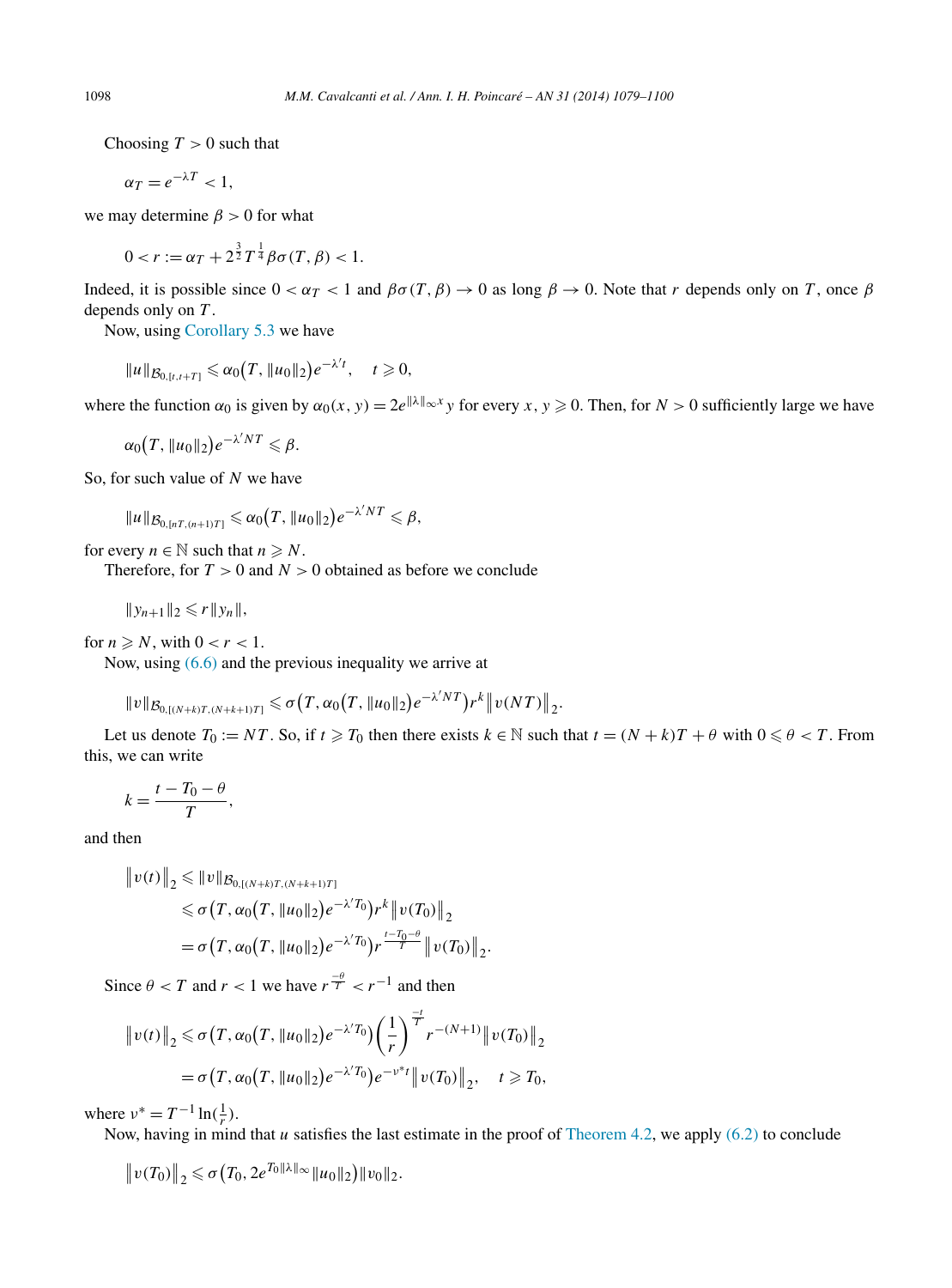<span id="page-20-0"></span>Noting that

$$
\|v_0\|_2 \le \|u_{0xxx}\|_2 + \|u_{0xx}\|_2 + \|\lambda u_0\|_2 + \|u_0u_{0x}\|_2
$$
  
\n
$$
\le \|u_{0xxx}\|_2 + \|u_{0xx}\|_2 + \|\lambda\|_{\infty} \|u_0\|_2 + \|u_0\|_2 \|u_{0x}\|_{\infty}
$$
  
\n
$$
\le (2 + \|\lambda\|_{\infty}) \Big[ \|u_{0xxx}\|_2 + \|u_{0xx}\|_2 + \|u_0\|_2 \Big] + 2^{-\frac{1}{2}} \|u_0\|_2^3 + 2^{-\frac{1}{2}} \|u_{0x}\|
$$
  
\n
$$
\le (2 + \|\lambda\|_{\infty} + 2^{-\frac{1}{2}}) \Big[ \|u_{0xxx}\|_2 + \|u_{0xx}\|_2 + \|u_{0x}\| + \|u_0\|_2 \Big] + 2^{-\frac{1}{2}} \|u_0\|_2^3
$$
  
\n
$$
\le [4(2 + \|\lambda\|_{\infty} + 2^{-\frac{1}{2}}) + 2^{-\frac{1}{2}} \|u_0\|^2 \Big] \|u_0\|_{H^3(\mathbb{R})}
$$

and having in mind that  $v(t) = u_t(t)$  we conclude that

$$
\|u_t(t)\|_2 \leq \alpha_1 \big(T_0, \|u_0\|_2\big) e^{-\nu^* t} \|u_0\|_{H^3(\mathbb{R})}, \quad \text{for } t \geq T_0,
$$
\n
$$
(6.7)
$$

where

$$
\alpha_1(T_0, \|u_0\|_2) = \sigma(T_0/N, \alpha_0(T_0/N, \|u_0\|_2) e^{-\lambda' T_0}) \sigma(T_0, 2e^{T_0\|\lambda\|_\infty})
$$
  
 
$$
\times (4(2 + \|\lambda\|_\infty + 2^{-\frac{1}{2}}) + 2^{-\frac{1}{2}}\|u_0\|^2).
$$

Finally, since *u* is also a solution of [\(4.1\)](#page-6-0) in  $L^2(\mathbb{R})$ , it follows from [Theorem 5.1](#page-12-0) that

$$
\|u(t)\|_2 \le \|u_0\|_2 e^{-\lambda' t}, \quad t \ge 0. \tag{6.8}
$$

Therefore, combining  $(6.5)$ ,  $(6.7)$  and  $(6.8)$  we conclude that

$$
\|\partial_x^3 u(t)\|_2 \leq 2\alpha_1 (T_0, \|u_0\|_2) e^{-\nu^* t} \|u_0\|_{H^3(\mathbb{R})} + \left[2\|\lambda\|_{\infty} + \frac{2c_2}{3\nu^3}\right] e^{-\lambda' t} \|u_0\|_2 + \frac{2c_1^2}{3\nu^3} e^{-4\lambda' t} \|u_0\|_2^4
$$
  

$$
\leq \alpha_2 (T_0, \|u_0\|_2) e^{-\lambda'' t} \|u_0\|_{H^3(\mathbb{R})}, \quad t \geq T_0,
$$

where

$$
\alpha_2(T_0, \|u_0\|_2) = 2\alpha_1(T_0, \|u_0\|_2) + \left[2\|\lambda\|_{\infty} + \frac{2c_2}{3\gamma^3}\right] + \frac{2c_1^2}{3\gamma^3} \|u_0\|_2^3
$$

and  $\lambda'' = \min\{\nu^*, \lambda'\}.$ 

Therefore, replacing the last estimate in [\(6.4\)](#page-16-0) it yields

$$
\frac{1}{c} ||u(t)||_{H^3(\mathbb{R})} \leqslant e^{-\lambda' t} ||u_0||_2 + \alpha_2 (T_0, ||u_0||_2) e^{-\lambda'' t} ||u_0||_{H^3(\mathbb{R})}.
$$

Inequality  $(6.3)$  then follows from the previous one just by choosing

$$
\alpha_3(T_0, \|u_0\|_2) = c(1 + \alpha_2(T_0, \|u_0\|_2)). \qquad \Box
$$

#### **Acknowledgements**

The authors thank the anonymous referee for his valuable suggestion to extend the results of the first version of our work to the *H<sup>s</sup>* case and Professor Lionel Rosier for fruitful discussions.

#### **References**

- [1] [C. Amick, J. Bona, M. Schonbek, Decay of solutions of some nonlinear wave equations, J. Differ. Equ. 81 \(1989\) 1–49.](http://refhub.elsevier.com/S0294-1449(13)00098-X/bib416D69426F6E53636831393839s1)
- [2] J.L. [Bona, S.M. Sun, B.-Y. Zhang, Forced oscillations of a damped Korteweg–de Vries equation in a quarter plane, Commun. Contemp. Math.](http://refhub.elsevier.com/S0294-1449(13)00098-X/bib426F6E53756E5A686132303033s1) [5 \(2003\) 369–400.](http://refhub.elsevier.com/S0294-1449(13)00098-X/bib426F6E53756E5A686132303033s1)
- [3] B.A. [Bubnov, Solvability in the large of nonlinear boundary-value problems for the Korteweg–de Vries equation in a bounded domain, Differ.](http://refhub.elsevier.com/S0294-1449(13)00098-X/bib42756231393830s1) [Uravn. 16 \(1980\) 34–41.English transl. in: Differ. Equ. 16 \(1980\) 24–30.](http://refhub.elsevier.com/S0294-1449(13)00098-X/bib42756231393830s1)
- [4] M.M. [Cavalcanti, V.N. Domingos Cavalcanti, A. Faminskii, F.M.A. Natali, Decay of solutions to damped Korteweg–de Vries type equation,](http://refhub.elsevier.com/S0294-1449(13)00098-X/bib4361764443617646616D4E617432303132s1) [Appl. Math. Optim. 65 \(2012\) 221–251.](http://refhub.elsevier.com/S0294-1449(13)00098-X/bib4361764443617646616D4E617432303132s1)
- [5] [T. Dlotko, The generalized Korteweg–de Vries–Burgers equation in](http://refhub.elsevier.com/S0294-1449(13)00098-X/bib446C6F32303131s1)  $H^2(\mathbb{R})$ , Nonlinear Anal. 74 (2011) 721–732.